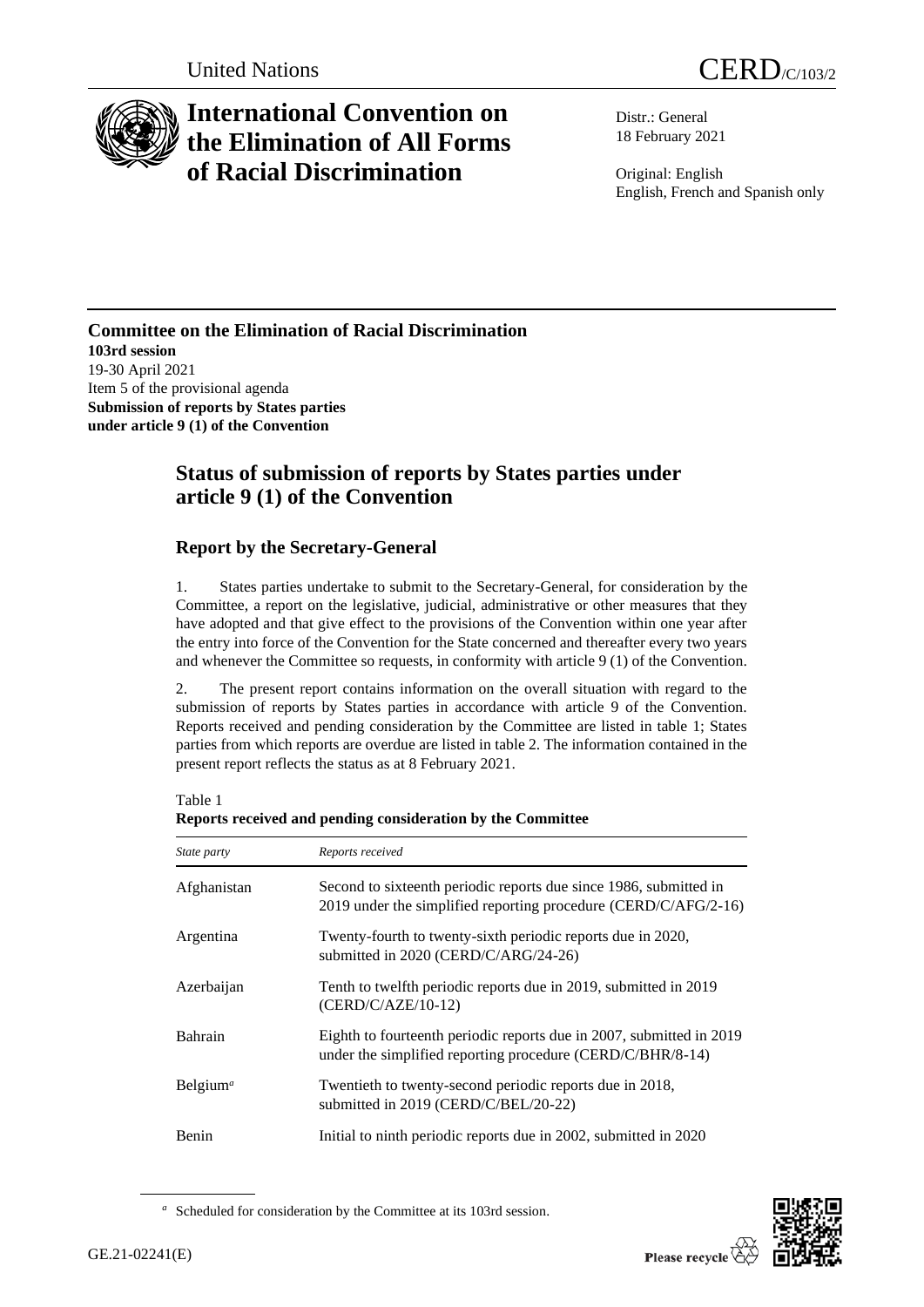| State party     | Reports received                                                                                                                                  |
|-----------------|---------------------------------------------------------------------------------------------------------------------------------------------------|
| State of)       | Bolivia (Plurinational Twenty-first to twenty-sixth periodic reports due in 2013,<br>submitted in 2019 (CERD/C/BOL/21-26)                         |
| <b>Botswana</b> | Seventeenth to twenty-second periodic reports due since 2017,<br>submitted in 2020 under the simplified reporting procedure<br>(CERD/C/BWA/17-22) |
| <b>Brazil</b>   | Eighteenth to twentieth periodic reports due in 2008, submitted in<br>2020 (CERD/C/BRA/18-20)                                                     |
| Bulgaria        | Twenty-third to twenty-fifth periodic reports due in 2020,<br>submitted in 2020                                                                   |
| Cameroon        | Twenty-second and twenty-third periodic reports due in 2017,<br>submitted in 2019 (CERD/C/CMR/22-23)                                              |
| Chile           | Twenty-second and twenty-third periodic reports due in 2016,<br>submitted in 2018 (CERD/C/CHL/22-23)                                              |
| Croatia         | Ninth to fourteenth periodic reports due in 2011, submitted in 2020<br>(CERD/C/HRV/9-14)                                                          |
| Cyprus          | Twenty-fifth periodic report due in 2020, submitted in 2019<br>(CERD/C/CYP/25)                                                                    |
| Denmark         | Twenty-second to twenty-fourth periodic reports due in 2019,<br>submitted in 2018 (CERD/C/DNK/22-24)                                              |
| Ecuador         | Twenty-fifth periodic report due in 2020, submitted in 2019<br>(CERD/C/ECU/25)                                                                    |
| Estonia         | Twelfth and thirteenth periodic reports due in 2018, submitted in<br>2019 (CERD/C/EST/12-13)                                                      |
| France          | Twenty-second and twenty-third periodic reports due in 2017,<br>submitted in 2019 (CERD/C/FRA/22-23)                                              |
| Georgia         | Ninth and tenth periodic reports due in 2020, submitted in 2020<br>(CERD/C/GEO/9-10)                                                              |
| Germany         | Twenty-third to twenty-sixth periodic reports due in 2018,<br>submitted in 2020 (CERD/C/DEU/23-26)                                                |
| Italy           | Twenty-first periodic report due in 2019, submitted in 2019<br>(CERD/C/ITA/21)                                                                    |
| Jamaica         | Twenty-first to twenty-fourth periodic reports due in 2016,<br>submitted in 2019 (CERD/C/JAM/21-24)                                               |
| Kazakhstan      | Eighth to eleventh periodic reports due in 2017, submitted in 2019<br>$(CERD/C/KAZ/8-11)$                                                         |
| Kuwait          | Twenty-fifth and twenty-sixth periodic reports due in 2020,<br>submitted in 2019 (CERD/C/KWT/25-26)                                               |
| Lebanon         | Twenty-third and twenty-fourth periodic reports due in 2018,<br>submitted in 2018 (CERD/C/LBN/23-24)                                              |
| Luxembourg      | Eighteenth to twentieth periodic reports due in 2017, submitted in<br>2020 (CERD/C/LUX/18-20)                                                     |
| Morocco         | Nineteenth to twenty-first periodic reports due in 2014, submitted<br>in 2020                                                                     |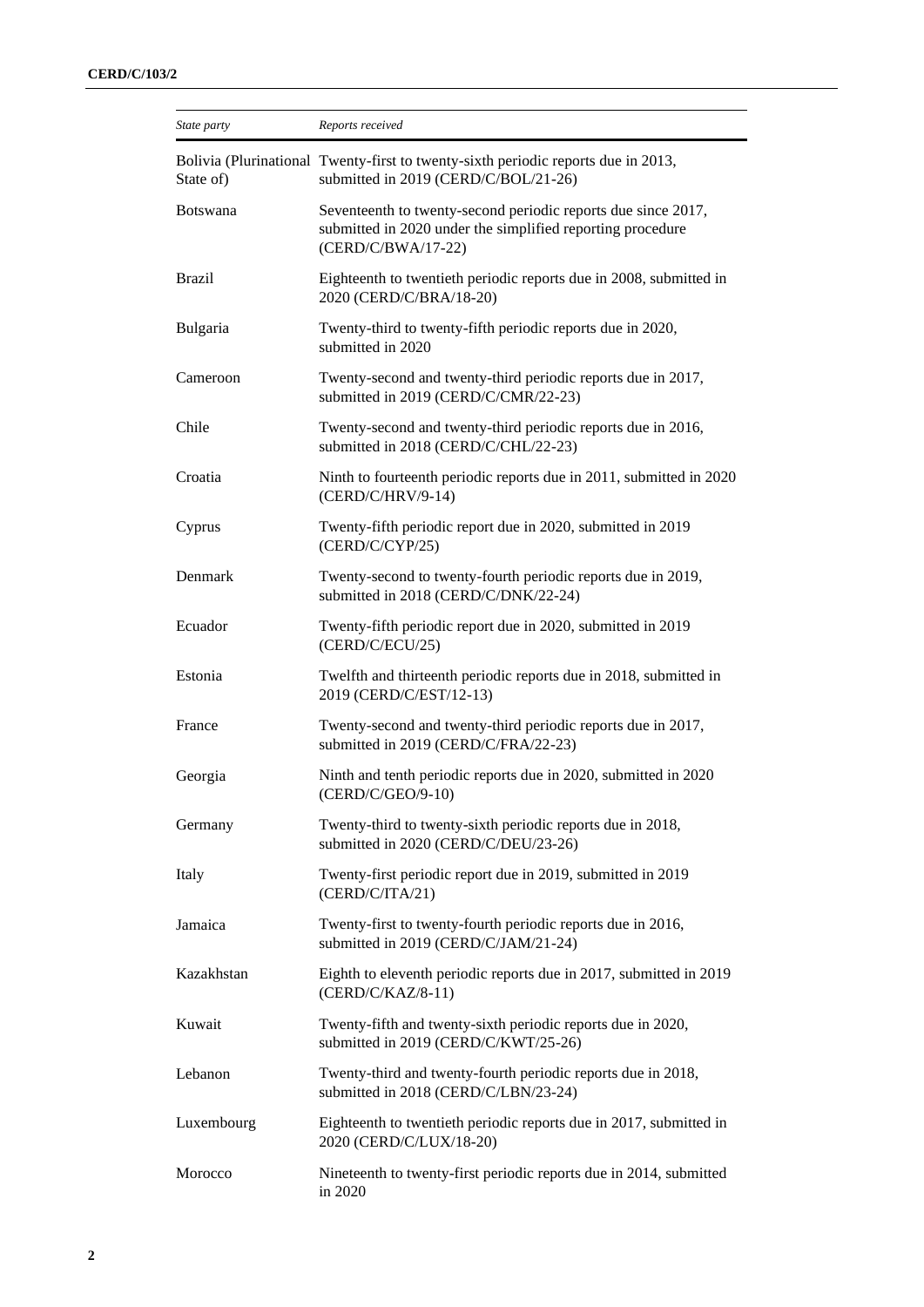| State party               | Reports received                                                                                                |
|---------------------------|-----------------------------------------------------------------------------------------------------------------|
| Namibia                   | Sixteenth to eighteenth periodic reports due in 2019, submitted in<br>2020                                      |
| Netherlands               | Twenty-second to twenty-fourth periodic reports due in 2019,<br>submitted in 2019 (CERD/C/NLD/22-24)            |
| Nicaragua                 | Fifteenth to twenty-first periodic reports due in 2011, submitted in<br>2019 (CERD/C/NIC/15-21)                 |
| Niger                     | Twenty-second to twenty-fifth periodic reports due in 2018,<br>submitted in 2019 (CERD/C/NER/22-25)             |
| Portugal                  | Eighteenth and nineteenth periodic reports due in 2019, submitted<br>in 2020 (CERD/C/PRT/18-19)                 |
|                           | Republic of Moldova Twelfth to fourteenth periodic reports due in 2020, submitted in<br>2020 (CERD/C/MDA/12-14) |
| Romania                   | Twentieth to twenty-second periodic reports due in 2013,<br>submitted in 2021                                   |
| <b>Russian Federation</b> | Twenty-fifth and twenty-sixth periodic reports due in 2020,<br>submitted in 2020 (CERD/C/RUS/25-26)             |
| Senegal                   | Nineteenth to twenty-third periodic reports due in 2015, submitted<br>in 2019 (CERD/C/SEN/19-23)                |
| Singapore                 | Initial report due in 2018, submitted in 2018 (CERD/C/SGP/1)                                                    |
| Slovakia                  | Thirteenth periodic report due in 2020, submitted in 2019<br>(CERD/C/SVK/13)                                    |
| Spain                     | Twenty-fourth to twenty-sixth periodic reports due in 2020,<br>submitted in 2020                                |
| Suriname                  | Sixteenth to eighteenth periodic reports due in 2019, submitted in<br>2019 (CERD/C/SUR/16-18)                   |
| Switzerland               | Tenth to twelfth periodic reports due in 2017, submitted in 2018<br>(CERD/C/CHE/10-12)                          |
| Tajikistan                | Twelfth and thirteenth periodic reports due in 2020, submitted in<br>2020 (CERD/C/TJK/12-13)                    |
| Thailand                  | Fourth to eighth periodic reports due in 2016, submitted in 2019<br>(CERD/C/THA/4-8)                            |
| Turkmenistan              | Twelfth and thirteenth periodic reports due in 2019, submitted in<br>2019                                       |
| Uruguay                   | Twenty-fourth to twenty-sixth periodic reports due in 2020,<br>submitted in 2020 (CERD/C/URY/24-26)             |
| Viet Nam                  | Fifteenth to seventeenth periodic reports due in 2015, submitted in<br>2021                                     |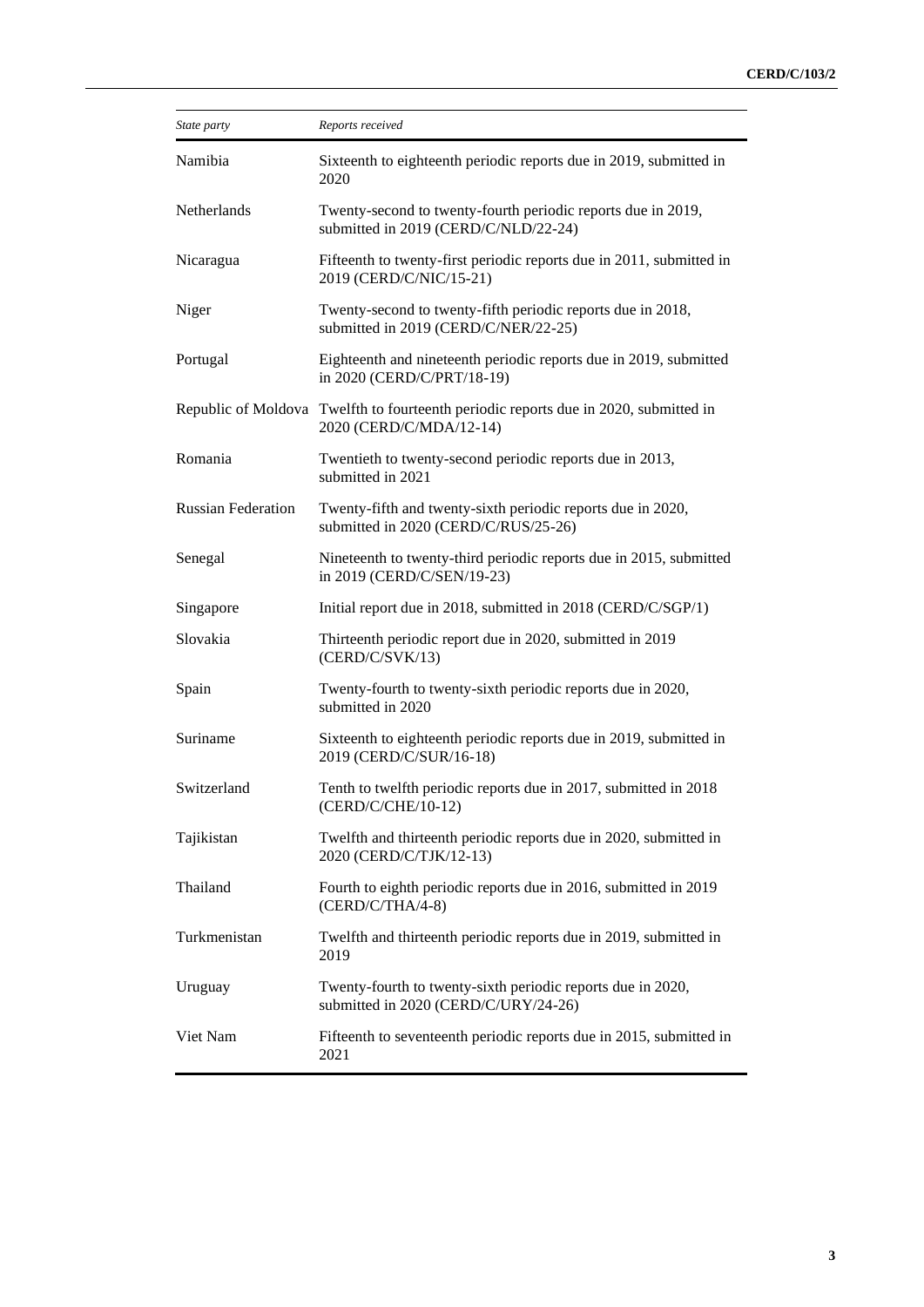| <i>State party</i>  | Report due                                                                                  | Due date         |
|---------------------|---------------------------------------------------------------------------------------------|------------------|
| Antigua and Barbuda | Tenth and eleventh reports,<br>to be submitted jointly                                      | 24 November 2009 |
|                     | Twelfth report                                                                              | 24 November 2011 |
|                     | Thirteenth report                                                                           | 24 November 2013 |
|                     | Fourteenth report                                                                           | 24 November 2015 |
|                     | Fifteenth report                                                                            | 24 November 2017 |
|                     | Sixteenth report                                                                            | 24 November 2019 |
| Armenia             | Twelfth to fourteenth reports,<br>to be submitted jointly                                   | 23 July 2020     |
| Australia           | Twenty-first and twenty-second periodic 30 October 2020<br>reports, to be submitted jointly |                  |
| Austria             | Twenty-first and twenty-second reports,<br>to be submitted jointly                          | 8 June 2015      |
|                     | Twenty-third report                                                                         | 8 June 2017      |
|                     | Twenty-fourth report                                                                        | 8 June 2019      |
| <b>Bahamas</b>      | Fifteenth and sixteenth reports,<br>to be submitted jointly                                 | 4 September 2006 |
|                     | Seventeenth report                                                                          | 4 September 2008 |
|                     | Eighteenth report                                                                           | 4 September 2010 |
|                     | Nineteenth report                                                                           | 4 September 2012 |
|                     | Twentieth report                                                                            | 4 September 2014 |
|                     | Twenty-first report                                                                         | 4 September 2016 |
|                     | Twenty-second report                                                                        | 4 September 2018 |
|                     | Twenty-third report                                                                         | 4 September 2020 |
| Bangladesh          | Twelfth report                                                                              | 11 July 2002     |
|                     | Thirteenth report                                                                           | 11 July 2004     |
|                     | Fourteenth report                                                                           | 11 July 2006     |
|                     | Fifteenth report                                                                            | 11 July 2008     |
|                     | Sixteenth report                                                                            | 11 July 2010     |
|                     | Seventeenth report                                                                          | 11 July 2012     |
|                     | Eighteenth report                                                                           | 11 July 2014     |
|                     | Nineteenth report                                                                           | 11 July 2016     |
|                     | Twentieth report                                                                            | 11 July 2018     |
|                     | Twenty-first report                                                                         | 11 July 2020     |

#### Table 2 **States parties from which reports are overdue**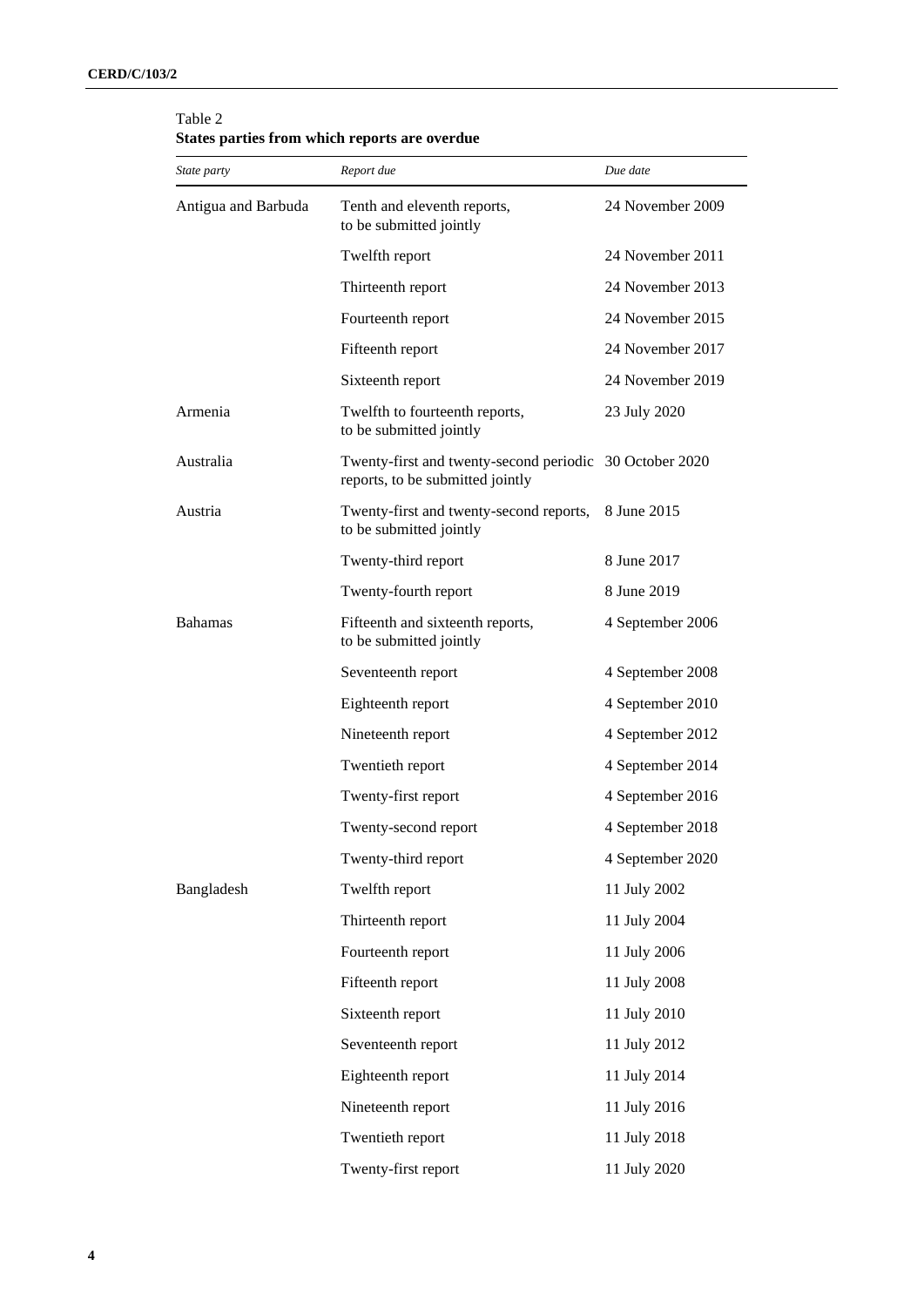| State party     | Report due                                                         | Due date         |
|-----------------|--------------------------------------------------------------------|------------------|
| <b>Barbados</b> | Seventeenth and eighteenth reports,<br>to be submitted jointly     | 8 December 2007  |
|                 | Nineteenth report                                                  | 8 December 2009  |
|                 | Twentieth report                                                   | 8 December 2011  |
|                 | Twenty-first report                                                | 8 December 2013  |
|                 | Twenty-second report                                               | 8 December 2015  |
|                 | Twenty-third report                                                | 8 December 2017  |
|                 | Twenty-fourth report                                               | 8 December 2019  |
| <b>Belarus</b>  | Twenty-fourth and twenty-fifth reports,<br>to be submitted jointly | 8 May 2020       |
| <b>Belize</b>   | Initial report                                                     | 14 December 2002 |
|                 | Second report                                                      | 14 December 2004 |
|                 | Third report                                                       | 14 December 2006 |
|                 | Fourth report                                                      | 14 December 2008 |
|                 | Fifth report                                                       | 14 December 2010 |
|                 | Sixth report                                                       | 14 December 2012 |
|                 | Seventh report                                                     | 14 December 2014 |
|                 | Eighth report                                                      | 14 December 2016 |
|                 | Ninth report                                                       | 14 December 2018 |
|                 | Tenth report                                                       | 14 December 2020 |
| Burkina Faso    | Twentieth to twenty-second reports,<br>to be submitted jointly     | 17 August 2017   |
|                 | Twenty-third report                                                | 17 August 2019   |
| Burundi         | Eleventh report                                                    | 26 November 1998 |
|                 | Twelfth report                                                     | 26 November 2000 |
|                 | Thirteenth report                                                  | 26 November 2002 |
|                 | Fourteenth report                                                  | 26 November 2004 |
|                 | Fifteenth report                                                   | 26 November 2006 |
|                 | Sixteenth report                                                   | 26 November 2008 |
|                 | Seventeenth report                                                 | 26 November 2010 |
|                 | Eighteenth report                                                  | 26 November 2012 |
|                 | Nineteenth report                                                  | 26 November 2014 |
|                 | Twentieth report                                                   | 26 November 2016 |
|                 | Twenty-first report                                                | 26 November 2018 |
|                 | Twenty-second report                                               | 26 November 2020 |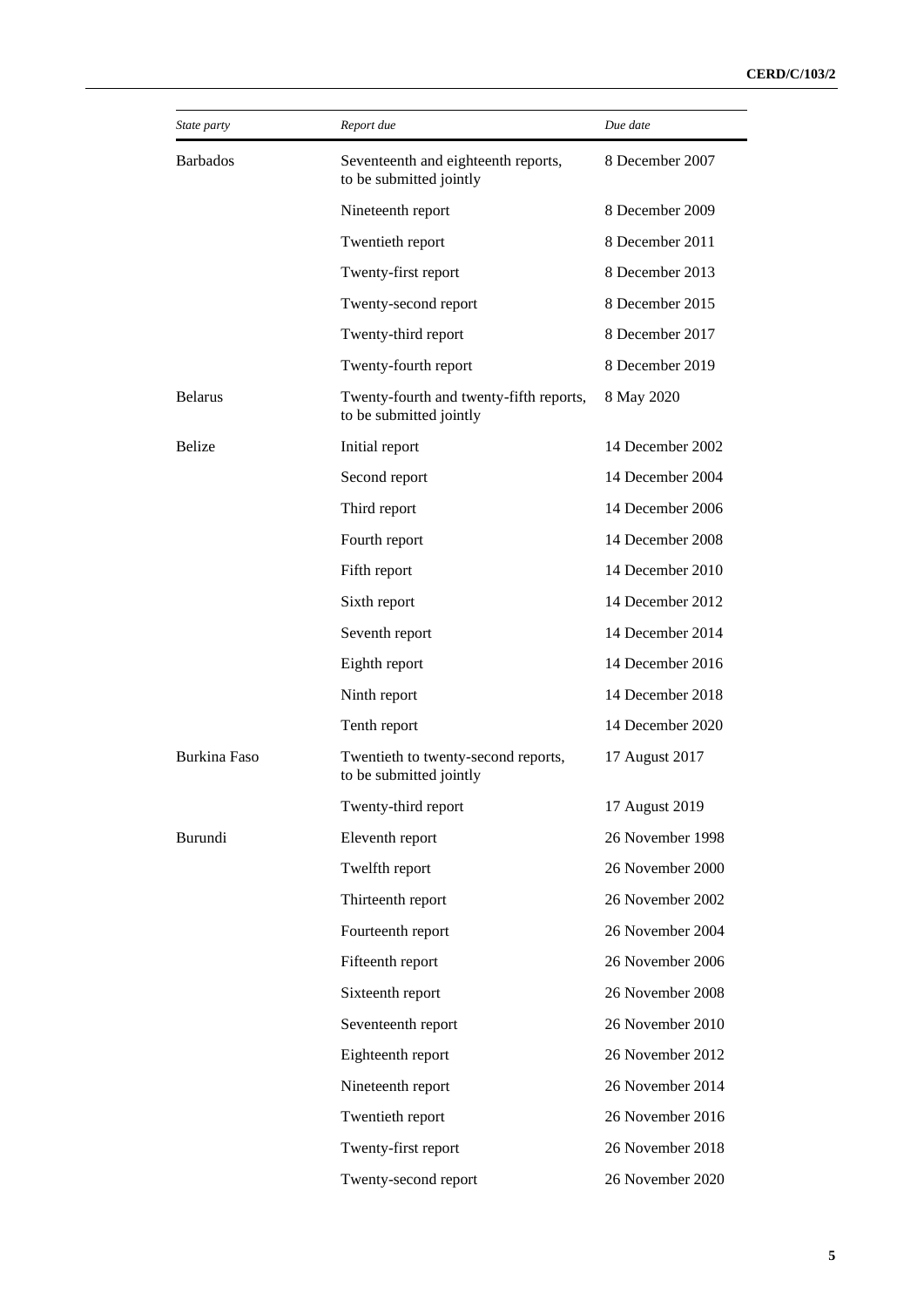| State party                            | Report due                                                    | Due date          |
|----------------------------------------|---------------------------------------------------------------|-------------------|
| Cabo Verde                             | Thirteenth and fourteenth reports,<br>to be submitted jointly | 2 November 2006   |
|                                        | Fifteenth report                                              | 2 November 2008   |
|                                        | Sixteenth report                                              | 2 November 2010   |
|                                        | Seventeenth report                                            | 2 November 2012   |
|                                        | Eighteenth report                                             | 2 November 2014   |
|                                        | Nineteenth report                                             | 2 November 2016   |
|                                        | Twentieth report                                              | 2 November 2018   |
|                                        | Twenty-first report                                           | 2 November 2020   |
| Central African Republic Eighth report |                                                               | 15 April 1986     |
|                                        | Ninth report                                                  | 15 April 1988     |
|                                        | Tenth report                                                  | 15 April 1990     |
|                                        | Eleventh report                                               | 15 April 1992     |
|                                        | Twelfth report                                                | 15 April 1994     |
|                                        | Thirteenth report                                             | 15 April 1996     |
|                                        | Fourteenth report                                             | 15 April 1998     |
|                                        | Fifteenth report                                              | 15 April 2000     |
|                                        | Sixteenth report                                              | 15 April 2002     |
|                                        | Seventeenth report                                            | 15 April 2004     |
|                                        | Eighteenth report                                             | 15 April 2006     |
|                                        | Nineteenth report                                             | 15 April 2008     |
|                                        | Twentieth report                                              | 15 April 2010     |
|                                        | Twenty-first report                                           | 15 April 2012     |
|                                        | Twenty-second report                                          | 15 April 2014     |
|                                        | Twenty-third report                                           | 15 April 2016     |
|                                        | Twenty-fourth report                                          | 15 April 2018     |
|                                        | Twenty-fifth report                                           | 15 April 2020     |
| Chad                                   | Nineteenth and twentieth reports,<br>to be submitted jointly  | 16 September 2016 |
|                                        | Twenty-first report                                           | 16 September 2018 |
|                                        | Twenty-second report                                          | 16 September 2020 |
| Comoros                                | Initial report                                                | 27 October 2005   |
|                                        | Second report                                                 | 27 October 2007   |
|                                        | Third report                                                  | 27 October 2009   |
|                                        | Fourth report                                                 | 27 October 2011   |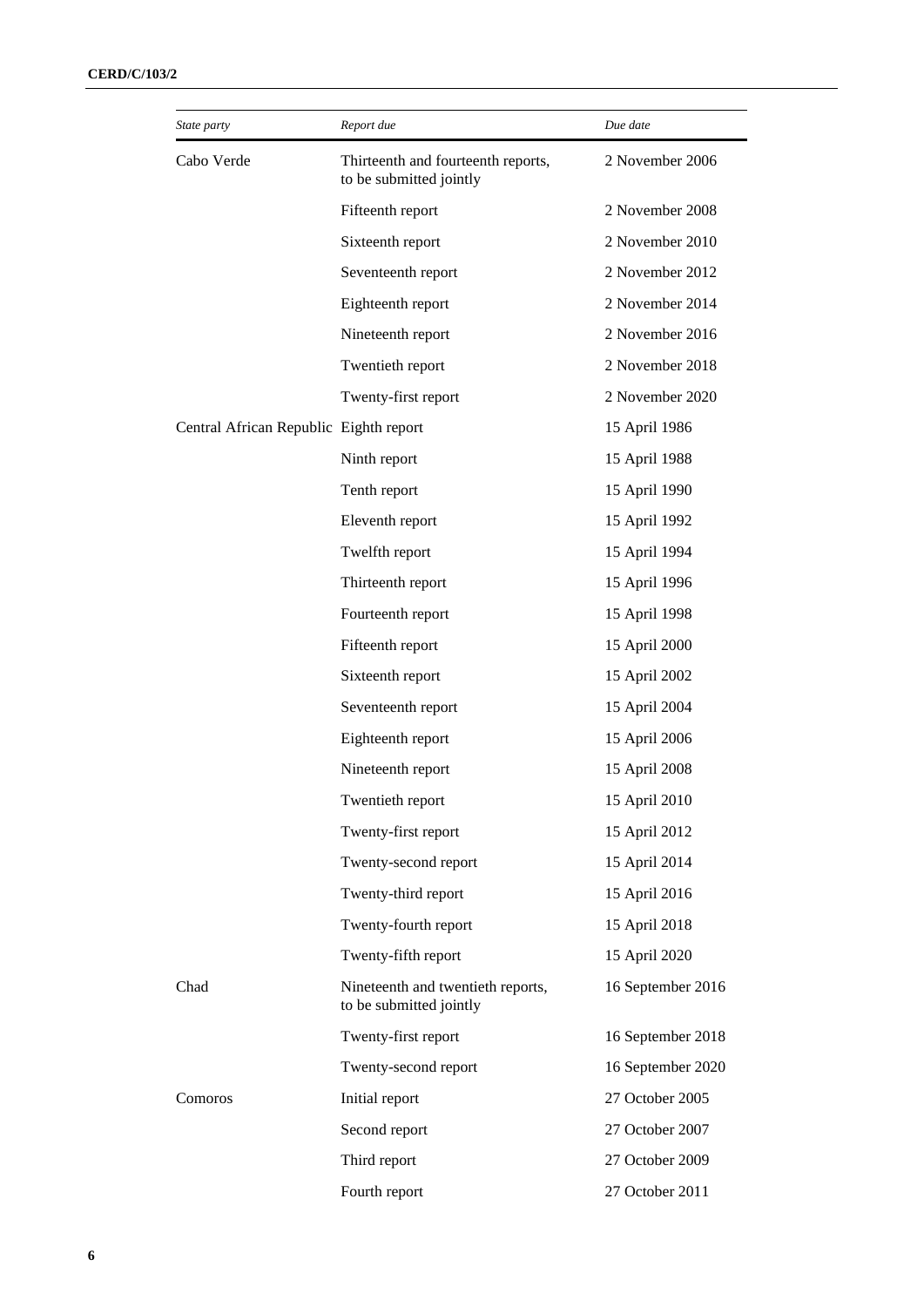| State party                         | Report due                                                         | Due date        |
|-------------------------------------|--------------------------------------------------------------------|-----------------|
|                                     | Fifth report                                                       | 27 October 2013 |
|                                     | Sixth report                                                       | 27 October 2015 |
|                                     | Seventh report                                                     | 27 October 2017 |
|                                     | Eighth report                                                      | 27 October 2019 |
| Congo                               | Tenth and eleventh reports,<br>to be submitted jointly             | 30 March 2012   |
|                                     | Twelfth report                                                     | 30 March 2014   |
|                                     | Thirteenth report                                                  | 30 March 2016   |
|                                     | Fourteenth report                                                  | 30 March 2018   |
|                                     | Fifteenth report                                                   | 30 March 2020   |
| Costa Rica                          | Twenty-third and twenty-fourth reports,<br>to be submitted jointly | 4 January 2018  |
|                                     | Twenty-fifth report                                                | 4 January 2020  |
| Côte d'Ivoire                       | Fifteenth to seventeenth reports,<br>to be submitted jointly       | 3 February 2006 |
|                                     | Eighteenth report                                                  | 3 February 2008 |
|                                     | Nineteenth report                                                  | 3 February 2010 |
|                                     | Twentieth report                                                   | 3 February 2012 |
|                                     | Twenty-first report                                                | 3 February 2014 |
|                                     | Twenty-second report                                               | 3 February 2016 |
|                                     | Twenty-third report                                                | 3 February 2018 |
|                                     | Twenty-fourth report                                               | 3 February 2020 |
| Democratic Republic of<br>the Congo | Sixteenth to eighteenth reports,<br>to be submitted jointly        | 21 May 2011     |
|                                     | Nineteenth report                                                  | 21 May 2013     |
|                                     | Twentieth report                                                   | 21 May 2015     |
|                                     | Twenty-first report                                                | 21 May 2017     |
|                                     | Twenty-second report                                               | 21 May 2019     |
|                                     | Twenty-third report                                                | 21 May 2020     |
| Djibouti                            | Third and fourth reports,<br>to be submitted jointly               | 30 October 2020 |
| Dominican Republic                  | Fifteenth to seventeenth reports,<br>to be submitted jointly       | 24 June 2016    |
|                                     | Eighteenth report                                                  | 24 June 2018    |
|                                     | Nineteenth report                                                  | 24 June 2020    |
| Egypt                               | Twenty-third to twenty-fifth reports,<br>to be submitted jointly   | 4 January 2018  |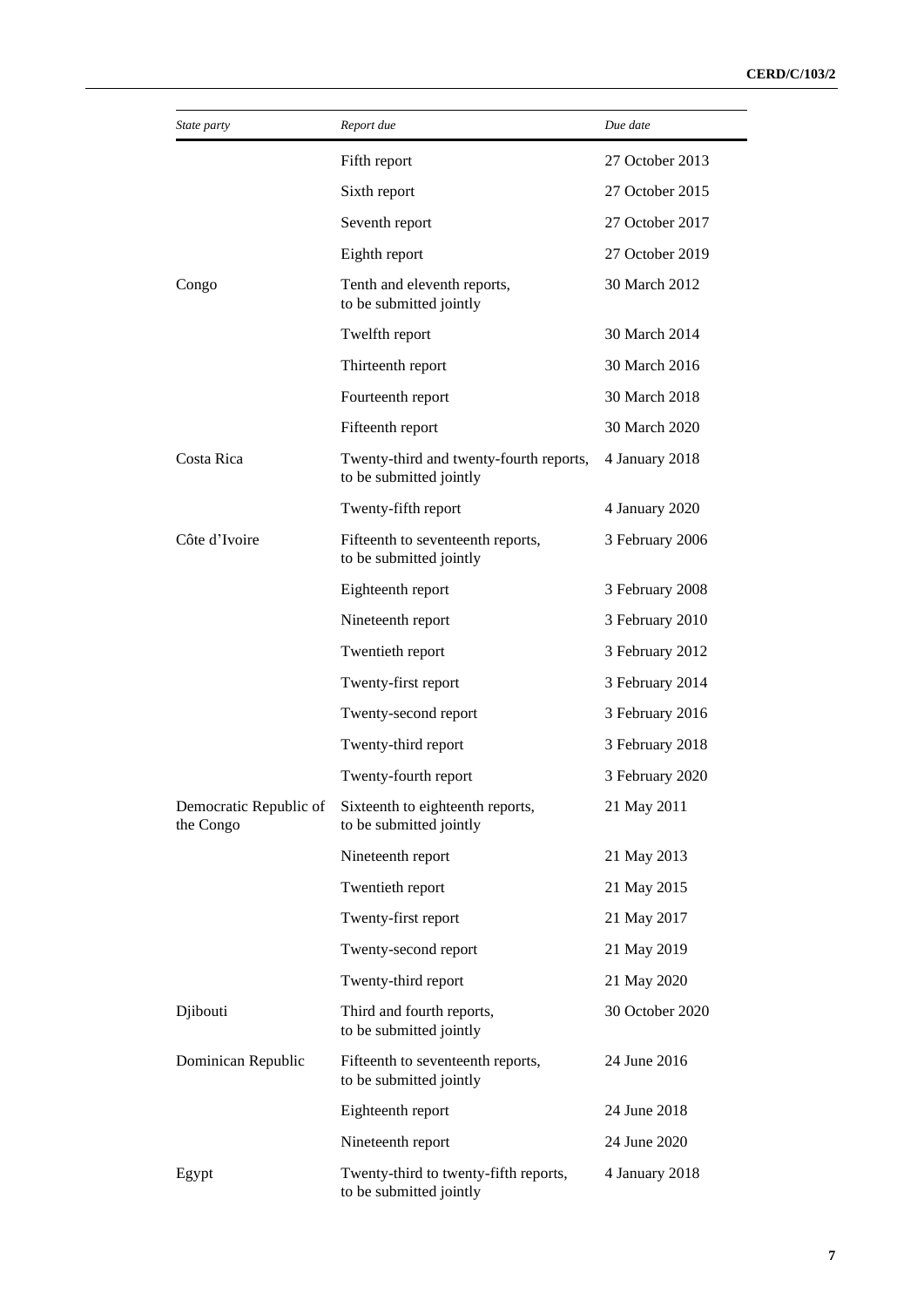| State party              | Report due                                                    | Due date        |
|--------------------------|---------------------------------------------------------------|-----------------|
|                          | Twenty-sixth report                                           | 4 January 2020  |
| <b>Equatorial Guinea</b> | Initial report                                                | 8 November 2003 |
|                          | Second report                                                 | 8 November 2005 |
|                          | Third report                                                  | 8 November 2007 |
|                          | Fourth report                                                 | 8 November 2009 |
|                          | Fifth report                                                  | 8 November 2011 |
|                          | Sixth report                                                  | 8 November 2013 |
|                          | Seventh report                                                | 8 November 2015 |
|                          | Eighth report                                                 | 8 November 2017 |
|                          | Ninth report                                                  | 8 November 2019 |
| Eritrea                  | Initial report                                                | 31 August 2002  |
|                          | Second report                                                 | 31 August 2004  |
|                          | Third report                                                  | 31 August 2006  |
|                          | Fourth report                                                 | 31 August 2008  |
|                          | Fifth report                                                  | 31 August 2010  |
|                          | Sixth report                                                  | 31 August 2012  |
|                          | Seventh report                                                | 31 August 2014  |
|                          | Eighth report                                                 | 31 August 2016  |
|                          | Ninth report                                                  | 31 August 2018  |
|                          | Tenth report                                                  | 31 August 2020  |
| Eswatini                 | Fifteenth report                                              | 7 May 1998      |
|                          | Sixteenth report                                              | 7 May 2000      |
|                          | Seventeenth report                                            | 7 May 2002      |
|                          | Eighteenth report                                             | 7 May 2004      |
|                          | Nineteenth report                                             | 7 May 2006      |
|                          | Twentieth report                                              | 7 May 2008      |
|                          | Twenty-first report                                           | 7 May 2010      |
|                          | Twenty-second report                                          | 7 May 2012      |
|                          | Twenty-third report                                           | 7 May 2014      |
|                          | Twenty-fourth report                                          | 7 May 2016      |
|                          | Twenty-fifth report                                           | 7 May 2018      |
|                          | Twenty-sixth report                                           | 7 May 2020      |
| Ethiopia                 | Seventeenth to nineteenth reports,<br>to be submitted jointly | 23 July 2013    |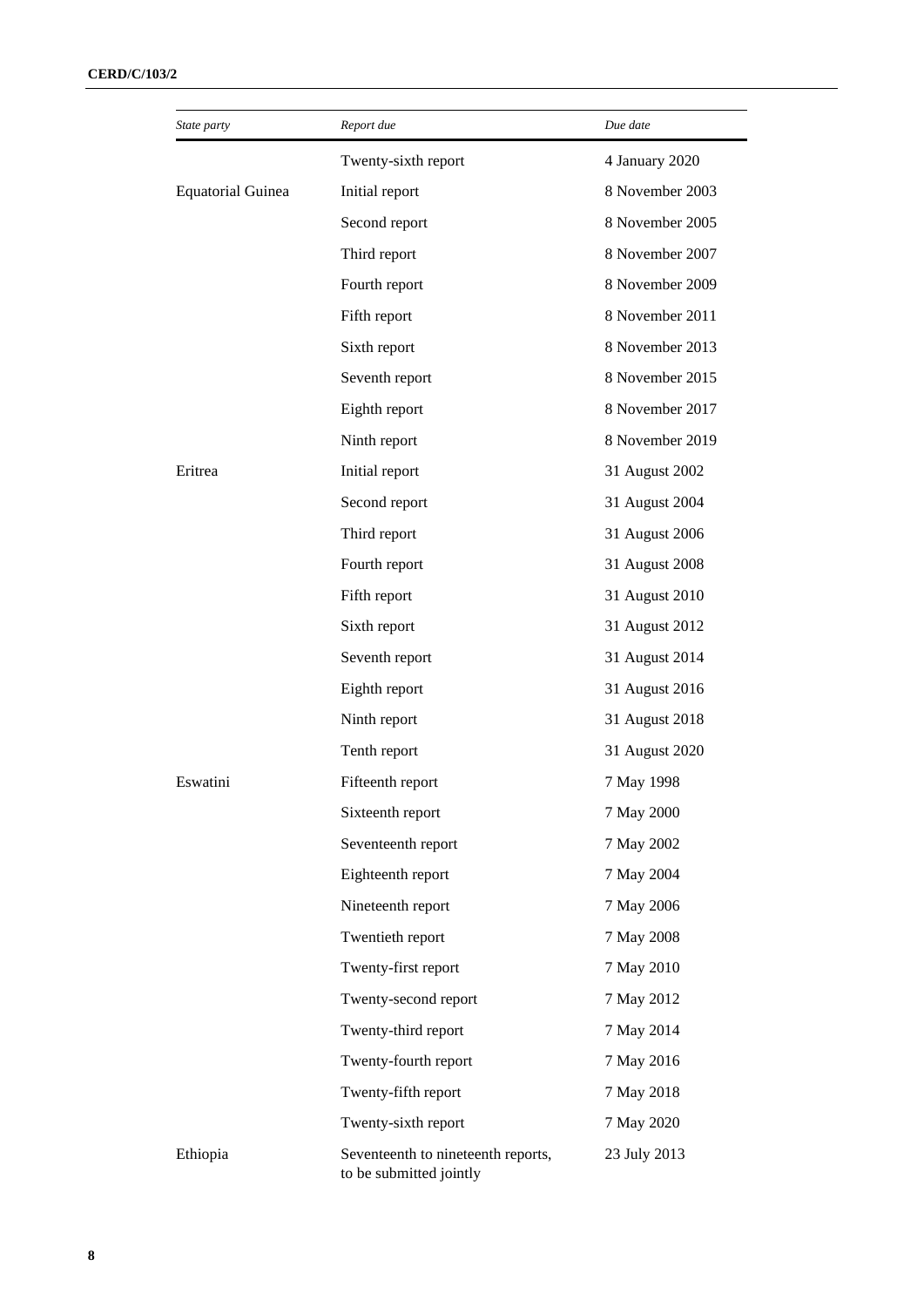| State party | Report due                                                         | Due date         |
|-------------|--------------------------------------------------------------------|------------------|
|             | Twentieth report                                                   | 23 July 2015     |
|             | Twenty-first report                                                | 23 July 2017     |
|             | Twenty-second report                                               | 23 July 2019     |
| Fiji        | Twenty-first and twenty-second reports,<br>to be submitted jointly | 10 February 2016 |
|             | Twenty-third report                                                | 10 February 2018 |
|             | Twenty-fourth report                                               | 10 February 2020 |
| Gabon       | Tenth report                                                       | 30 March 1999    |
|             | Eleventh report                                                    | 30 March 2001    |
|             | Twelfth report                                                     | 30 March 2003    |
|             | Thirteenth report                                                  | 30 March 2005    |
|             | Fourteenth report                                                  | 30 March 2007    |
|             | Fifteenth report                                                   | 30 March 2009    |
|             | Sixteenth report                                                   | 30 March 2011    |
|             | Seventeenth report                                                 | 30 March 2013    |
|             | Eighteenth report                                                  | 30 March 2015    |
|             | Nineteenth report                                                  | 30 March 2017    |
|             | Twentieth report                                                   | 30 March 2019    |
| Gambia      | Second report                                                      | 28 January 1982  |
|             | Third report                                                       | 28 January 1984  |
|             | Fourth report                                                      | 28 January 1986  |
|             | Fifth report                                                       | 28 January 1988  |
|             | Sixth report                                                       | 28 January 1990  |
|             | Seventh report                                                     | 28 January 1992  |
|             | Eighth report                                                      | 28 January 1994  |
|             | Ninth report                                                       | 28 January 1996  |
|             | Tenth report                                                       | 28 January 1998  |
|             | Eleventh report                                                    | 28 January 2000  |
|             | Twelfth report                                                     | 28 January 2002  |
|             | Thirteenth report                                                  | 28 January 2004  |
|             | Fourteenth report                                                  | 28 January 2006  |
|             | Fifteenth report                                                   | 28 January 2008  |
|             | Sixteenth report                                                   | 28 January 2010  |
|             | Seventeenth report                                                 | 28 January 2012  |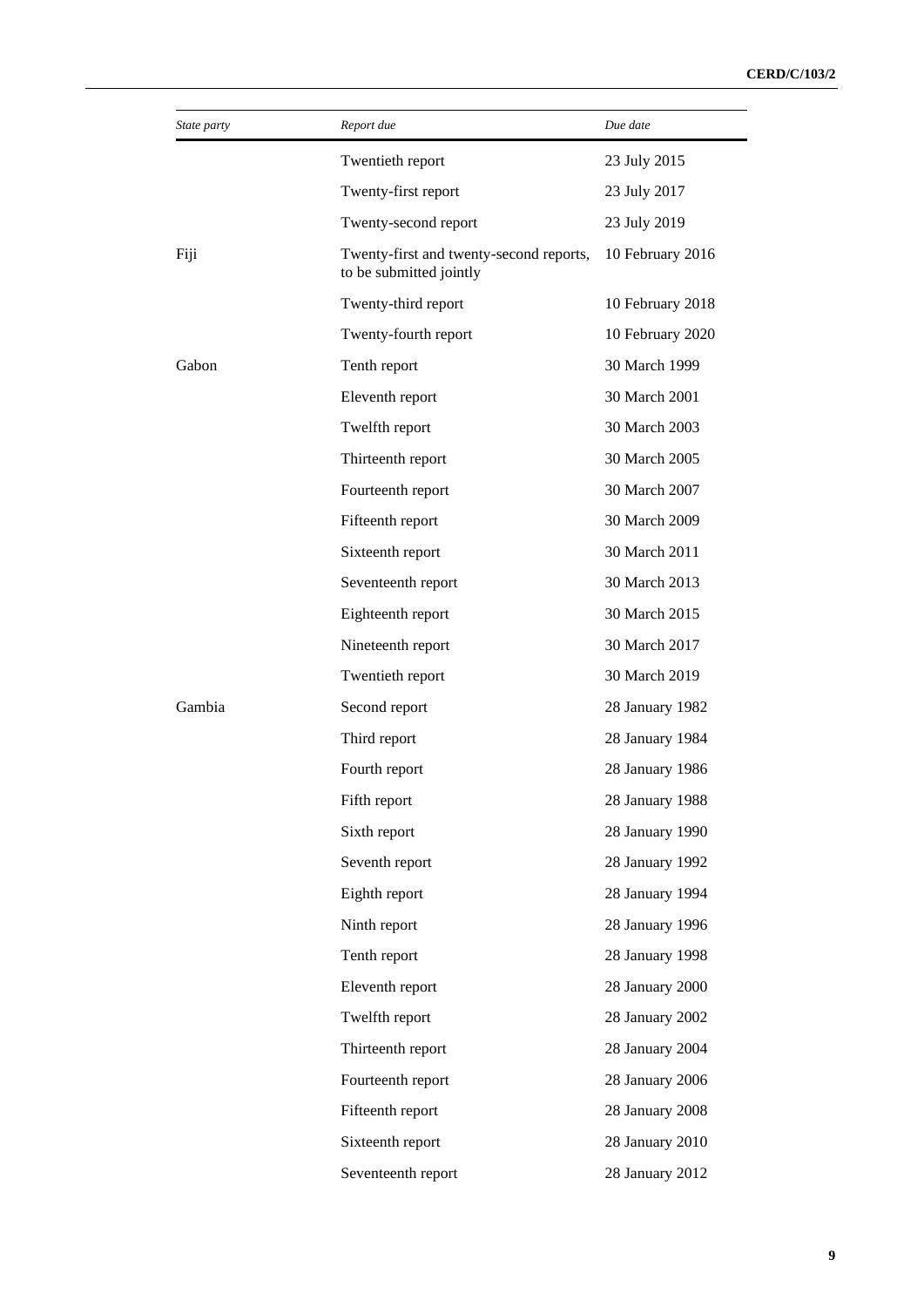| State party   | Report due                                                         | Due date        |
|---------------|--------------------------------------------------------------------|-----------------|
|               | Eighteenth report                                                  | 28 January 2014 |
|               | Nineteenth report                                                  | 28 January 2016 |
|               | Twentieth report                                                   | 28 January 2018 |
|               | Twenty-first report                                                | 28 January 2020 |
| Ghana         | Eighteenth and nineteenth reports,<br>to be submitted jointly      | 4 January 2006  |
|               | Twentieth report                                                   | 4 January 2008  |
|               | Twenty-first report                                                | 4 January 2010  |
|               | Twenty-second report                                               | 4 January 2012  |
|               | Twenty-third report                                                | 4 January 2014  |
|               | Twenty-fourth report                                               | 4 January 2016  |
|               | Twenty-fifth report                                                | 4 January 2018  |
|               | Twenty-sixth report                                                | 4 January 2020  |
| Greece        | Twenty-third and twenty-fourth reports,<br>to be submitted jointly | 18 July 2019    |
| Grenada       | Initial report                                                     | 10 June 2014    |
|               | Second report                                                      | 10 June 2016    |
|               | Third report                                                       | 10 June 2018    |
|               | Fourth report                                                      | 10 June 2020    |
| Guinea        | Twelfth report                                                     | 13 April 2000   |
|               | Thirteenth report                                                  | 13 April 2002   |
|               | Fourteenth report                                                  | 13 April 2004   |
|               | Fifteenth report                                                   | 13 April 2006   |
|               | Sixteenth report                                                   | 13 April 2008   |
|               | Seventeenth report                                                 | 13 April 2010   |
|               | Eighteenth report                                                  | 13 April 2012   |
|               | Nineteenth report                                                  | 13 April 2014   |
|               | Twentieth report                                                   | 13 April 2016   |
|               | Twenty-first report                                                | 13 April 2018   |
|               | Twenty-second report                                               | 13 April 2020   |
| Guinea-Bissau | Initial report                                                     | 1 December 2011 |
|               | Second report                                                      | 1 December 2013 |
|               | Third report                                                       | 1 December 2015 |
|               | Fourth report                                                      | 1 December 2017 |
|               | Fifth report                                                       | 1 December 2019 |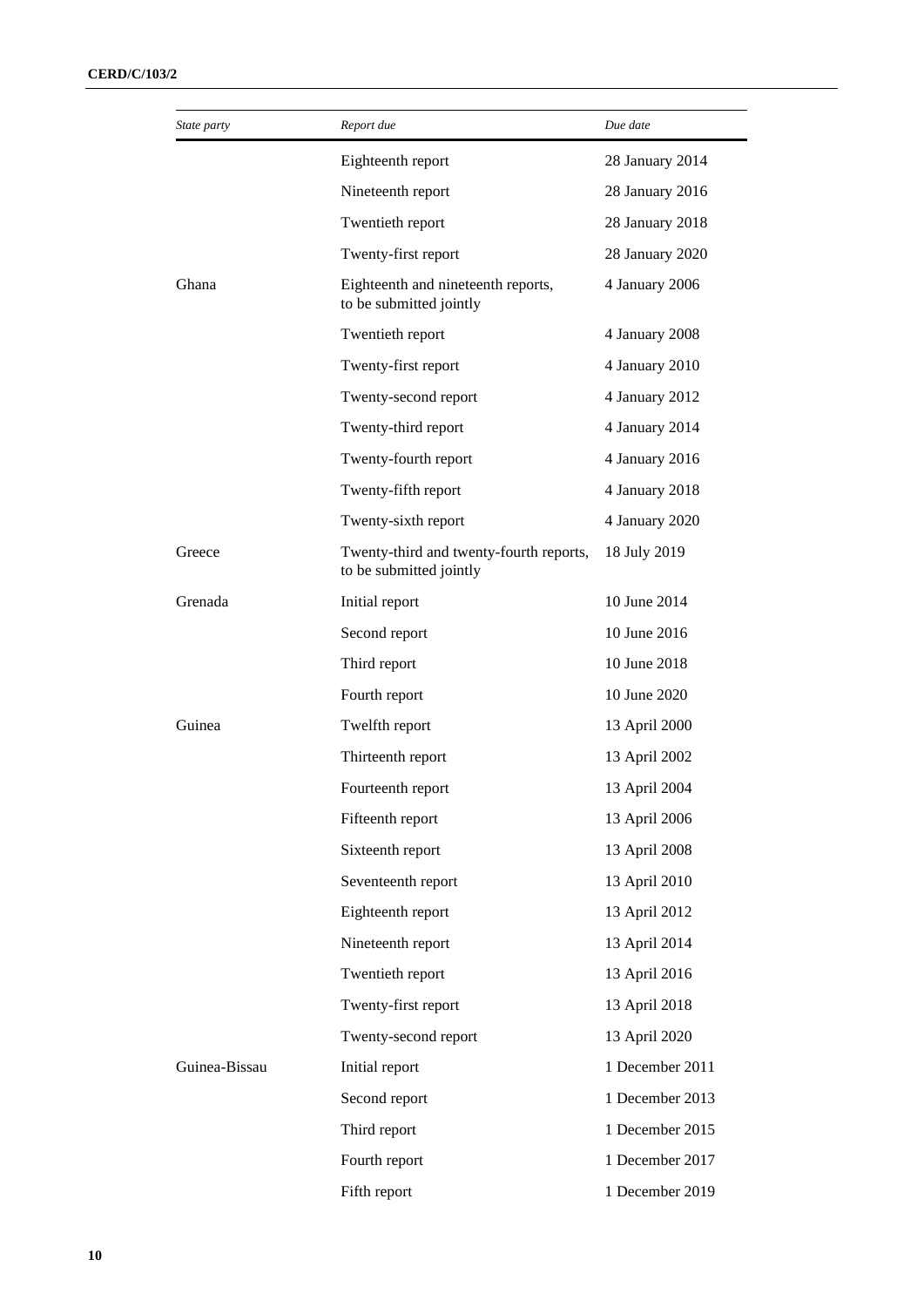| State party     | Report due                                                         | Due date        |
|-----------------|--------------------------------------------------------------------|-----------------|
| Guyana          | Fifteenth and sixteenth reports,<br>to be submitted jointly        | 17 March 2008   |
|                 | Seventeenth report                                                 | 17 March 2010   |
|                 | Eighteenth report                                                  | 17 March 2012   |
|                 | Nineteenth report                                                  | 17 March 2014   |
|                 | Twentieth report                                                   | 17 March 2016   |
|                 | Twenty-first report                                                | 17 March 2018   |
|                 | Twenty-second report                                               | 17 March 2020   |
| Haiti           | Fourteenth report                                                  | 18 January 2000 |
|                 | Fifteenth report                                                   | 18 January 2002 |
|                 | Sixteenth report                                                   | 18 January 2004 |
|                 | Seventeenth report                                                 | 18 January 2006 |
|                 | Eighteenth report                                                  | 18 January 2008 |
|                 | Nineteenth report                                                  | 18 January 2010 |
|                 | Twentieth report                                                   | 18 January 2012 |
|                 | Twenty-first report                                                | 18 January 2014 |
|                 | Twenty-second report                                               | 18 January 2016 |
|                 | Twenty-third report                                                | 18 January 2018 |
|                 | Twenty-fourth report                                               | 18 January 2020 |
| <b>Holy See</b> | Twenty-fourth and twenty-fifth reports,<br>to be submitted jointly | 21 May 2018     |
|                 | Twenty-sixth report                                                | 21 May 2020     |
| India           | Twentieth and twenty-first reports,<br>to be submitted jointly     | 4 January 2010  |
|                 | Twenty-second report                                               | 4 January 2012  |
|                 | Twenty-third report                                                | 4 January 2014  |
|                 | Twenty-fourth report                                               | 4 January 2016  |
|                 | Twenty-fifth report                                                | 4 January 2018  |
|                 | Twenty-sixth report                                                | 4 January 2020  |
| Indonesia       | Fourth to sixth reports, to be<br>submitted jointly                | 25 July 2010    |
|                 | Seventh report                                                     | 25 July 2012    |
|                 | Eighth report                                                      | 25 July 2014    |
|                 | Ninth report                                                       | 25 July 2016    |
|                 | Tenth report                                                       | 25 July 2018    |
|                 | Eleventh report                                                    | 25 July 2020    |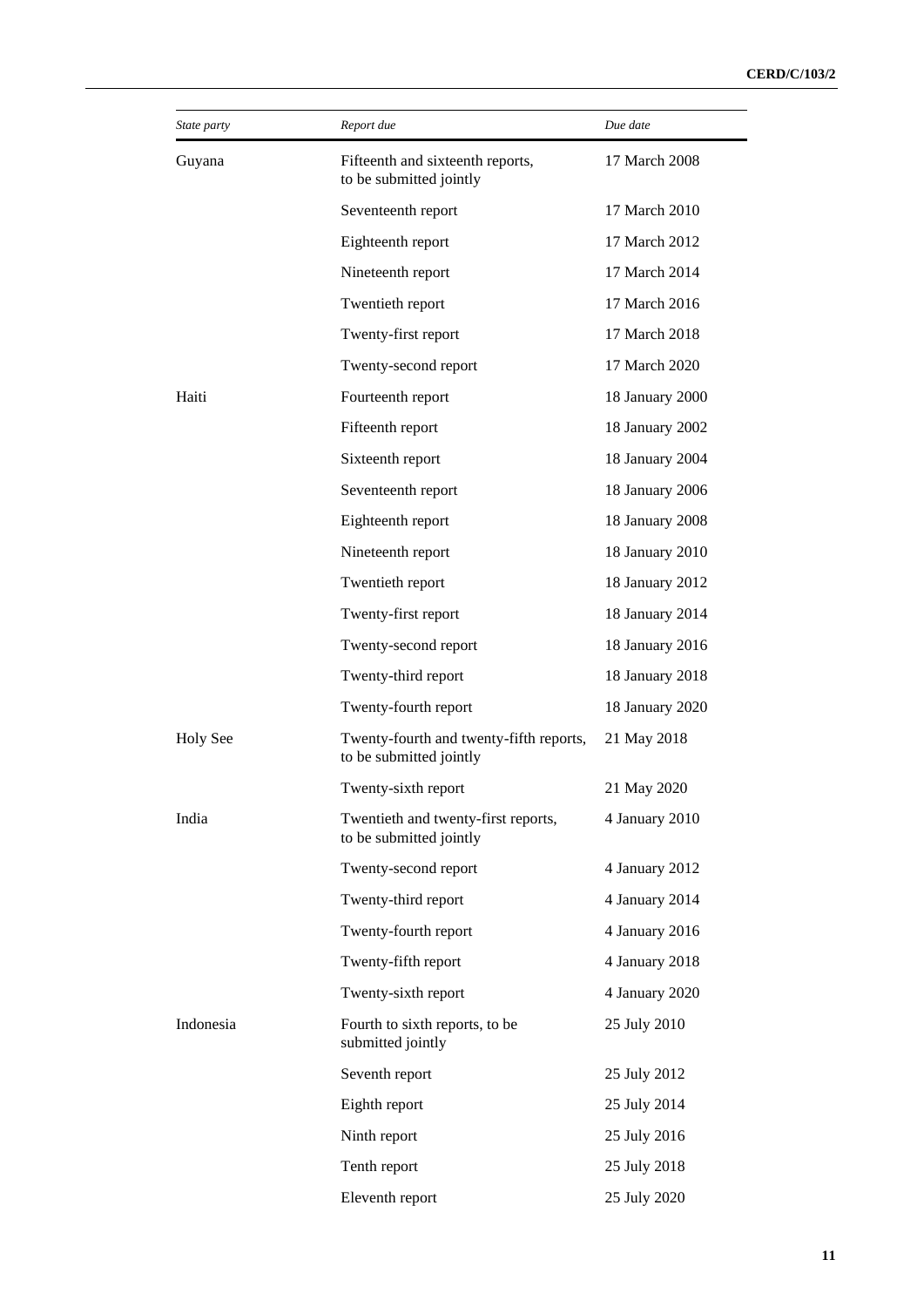| State party                         | Report due                                                                                | Due date        |
|-------------------------------------|-------------------------------------------------------------------------------------------|-----------------|
|                                     | Iran (Islamic Republic of) Twentieth to twenty-second reports,<br>to be submitted jointly | 4 January 2013  |
|                                     | Twenty-third report                                                                       | 4 January 2015  |
|                                     | Twenty-fourth report                                                                      | 4 January 2017  |
|                                     | Twenty-fifth report                                                                       | 4 January 2019  |
|                                     | Twenty-sixth report                                                                       | 4 January 2021  |
| Kenya                               | Eighth and ninth reports,<br>to be submitted jointly                                      | 13 October 2020 |
| Lao People's<br>Democratic Republic | Nineteenth to twenty-first reports,<br>to be submitted jointly                            | 24 March 2015   |
|                                     | Twenty-second report                                                                      | 24 March 2017   |
|                                     | Twenty-third report                                                                       | 24 March 2019   |
| Lesotho                             | Fifteenth report                                                                          | 4 December 2000 |
|                                     | Sixteenth report                                                                          | 4 December 2002 |
|                                     | Seventeenth report                                                                        | 4 December 2004 |
|                                     | Eighteenth report                                                                         | 4 December 2006 |
|                                     | Nineteenth report                                                                         | 4 December 2008 |
|                                     | Twentieth report                                                                          | 4 December 2010 |
|                                     | Twenty-first report                                                                       | 4 December 2012 |
|                                     | Twenty-second report                                                                      | 4 December 2014 |
|                                     | Twenty-third report                                                                       | 4 December 2016 |
|                                     | Twenty-fourth report                                                                      | 4 December 2018 |
|                                     | Twenty-fifth report                                                                       | 4 December 2020 |
| Liberia                             | Initial report                                                                            | 5 December 1977 |
|                                     | Second report                                                                             | 5 December 1979 |
|                                     | Third report                                                                              | 5 December 1981 |
|                                     | Fourth report                                                                             | 5 December 1983 |
|                                     | Fifth report                                                                              | 5 December 1985 |
|                                     | Sixth report                                                                              | 5 December 1987 |
|                                     | Seventh report                                                                            | 5 December 1989 |
|                                     | Eighth report                                                                             | 5 December 1991 |
|                                     | Ninth report                                                                              | 5 December 1993 |
|                                     | Tenth report                                                                              | 5 December 1995 |
|                                     | Eleventh report                                                                           | 5 December 1997 |
|                                     | Twelfth report                                                                            | 5 December 1999 |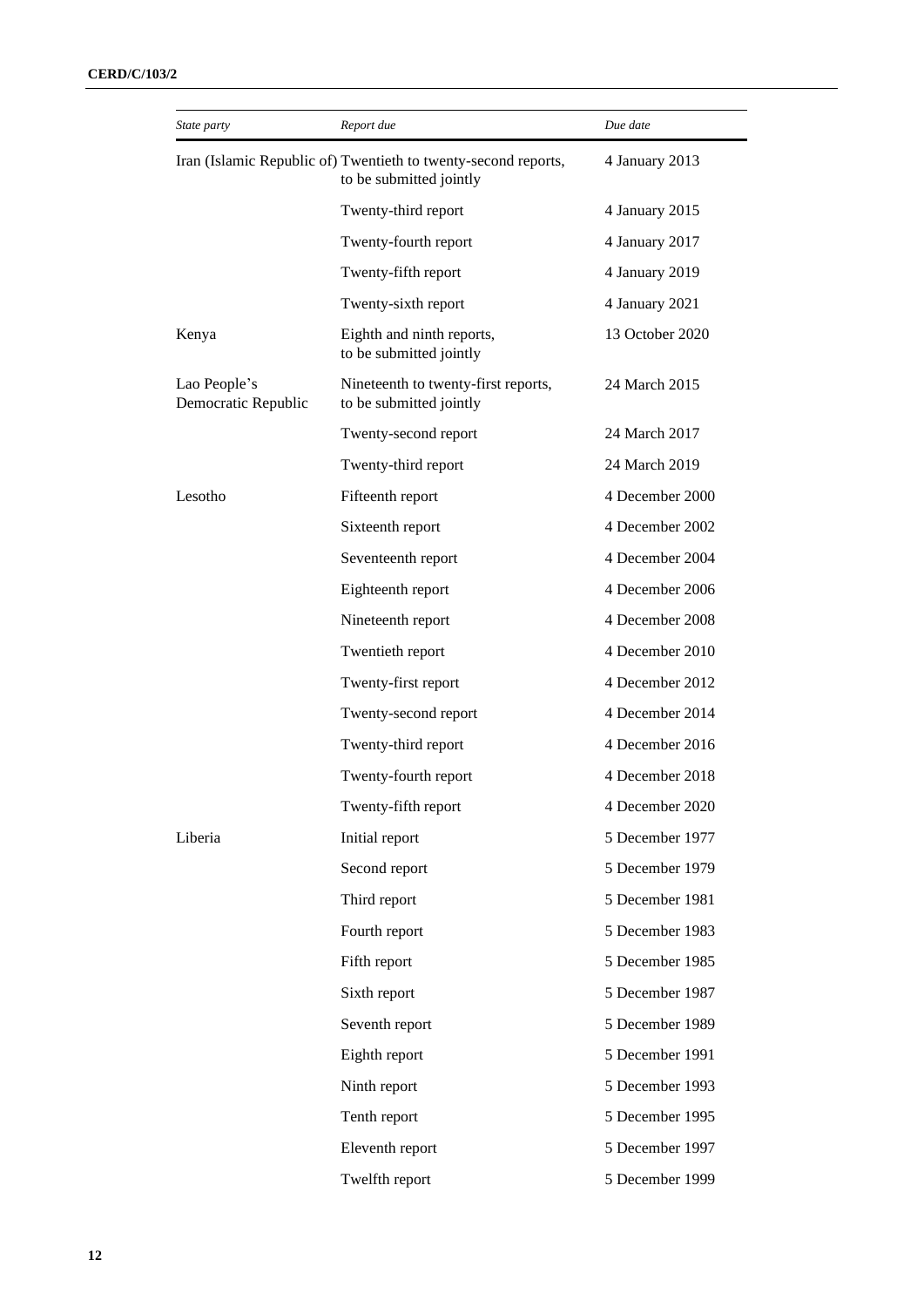| State party   | Report due                                                    | Due date         |
|---------------|---------------------------------------------------------------|------------------|
|               | Thirteenth report                                             | 5 December 2001  |
|               | Fourteenth report                                             | 5 December 2003  |
|               | Fifteenth report                                              | 5 December 2005  |
|               | Sixteenth report                                              | 5 December 2007  |
|               | Seventeenth report                                            | 5 December 2009  |
|               | Eighteenth report                                             | 5 December 2011  |
|               | Nineteenth report                                             | 5 December 2013  |
|               | Twentieth report                                              | 5 December 2015  |
|               | Twenty-first report                                           | 5 December 2017  |
|               | Twenty-second report                                          | 5 December 2019  |
| Libya         | Eighteenth and nineteenth reports,<br>to be submitted jointly | 4 January 2006   |
|               | Twentieth report                                              | 4 January 2008   |
|               | Twenty-first report                                           | 4 January 2010   |
|               | Twenty-second report                                          | 4 January 2012   |
|               | Twenty-third report                                           | 4 January 2014   |
|               | Twenty-fourth report                                          | 4 January 2016   |
|               | Twenty-fifth report                                           | 4 January 2018   |
|               | Twenty-sixth report                                           | 4 January 2020   |
| Liechtenstein | Seventh and eighth reports,<br>to be submitted jointly        | 10 February 2016 |
|               | Ninth report                                                  | 10 February 2018 |
|               | Tenth report                                                  | 10 February 2020 |
| Madagascar    | Nineteenth and twentieth reports,<br>to be submitted jointly  | 9 March 2008     |
|               | Twenty-first report                                           | 9 March 2010     |
|               | Twenty-second report                                          | 9 March 2012     |
|               | Twenty-third report                                           | 9 March 2014     |
|               | Twenty-fourth report                                          | 9 March 2016     |
|               | Twenty-fifth report                                           | 9 March 2018     |
|               | Twenty-sixth report                                           | 9 March 2020     |
| Malawi        | Initial report                                                | 11 July 1997     |
|               | Second report                                                 | 11 July 1999     |
|               | Third report                                                  | 11 July 2001     |
|               | Fourth report                                                 | 11 July 2003     |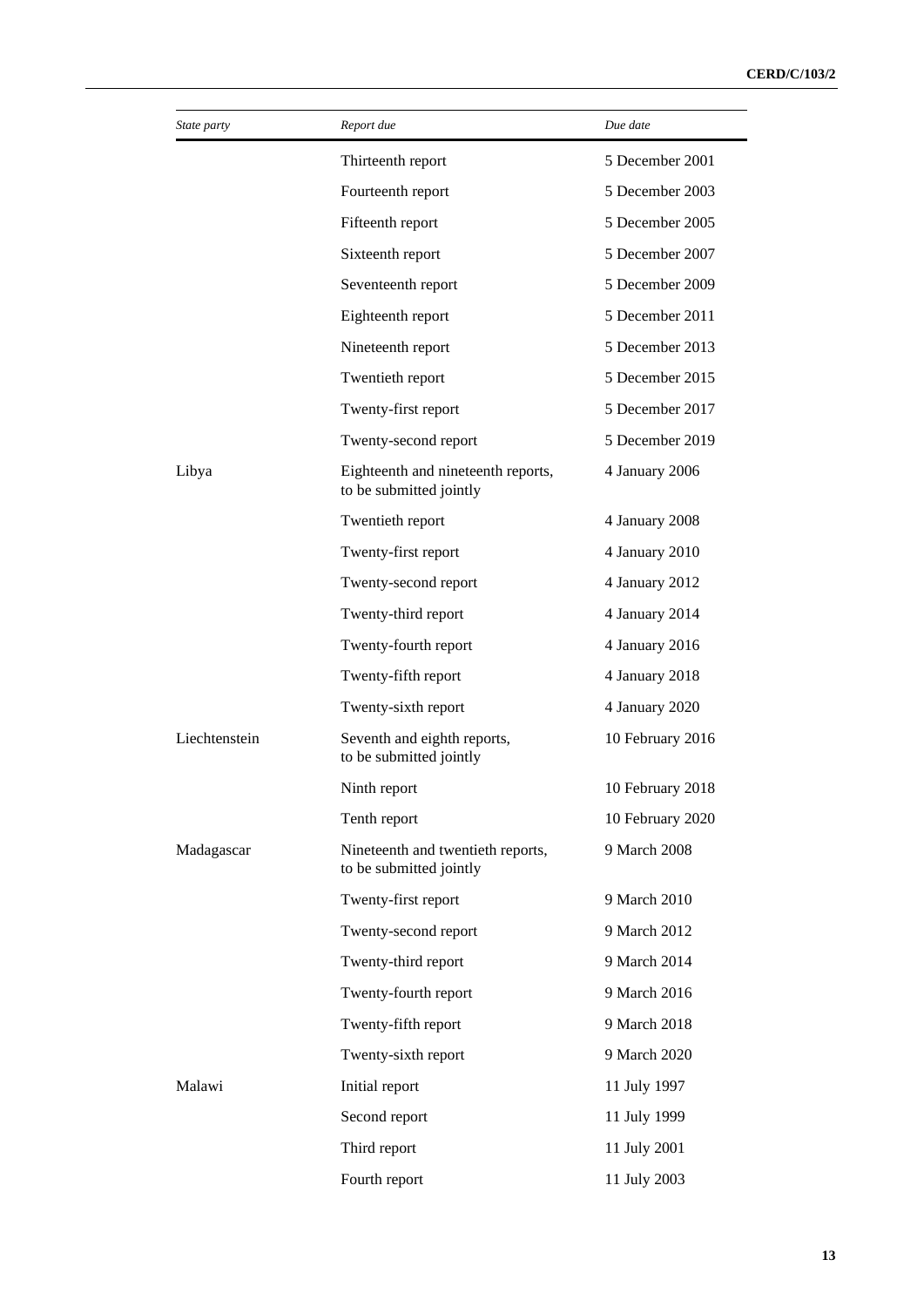| State party      | Report due                                                         | Due date        |
|------------------|--------------------------------------------------------------------|-----------------|
|                  | Fifth report                                                       | 11 July 2005    |
|                  | Sixth report                                                       | 11 July 2007    |
|                  | Seventh report                                                     | 11 July 2009    |
|                  | Eighth report                                                      | 11 July 2011    |
|                  | Ninth report                                                       | 11 July 2013    |
|                  | Tenth report                                                       | 11 July 2015    |
|                  | Eleventh report                                                    | 11 July 2017    |
|                  | Twelfth report                                                     | 11 July 2019    |
| Maldives         | Thirteenth to fifteenth reports,<br>to be submitted jointly        | 24 May 2015     |
|                  | Sixteenth report                                                   | 24 May 2017     |
|                  | Seventeenth report                                                 | 24 May 2019     |
| Mali             | Fifteenth and sixteenth reports,<br>to be submitted jointly        | 15 August 2005  |
|                  | Seventeenth report                                                 | 15 August 2007  |
|                  | Eighteenth report                                                  | 15 August 2009  |
|                  | Nineteenth report                                                  | 15 August 2011  |
|                  | Twentieth report                                                   | 15 August 2013  |
|                  | Twenty-first report                                                | 15 August 2015  |
|                  | Twenty-second report                                               | 15 August 2017  |
|                  | Twenty-third report                                                | 15 August 2019  |
| Malta            | Twenty-first and twenty-second reports,<br>to be submitted jointly | 26 June 2014    |
|                  | Twenty-third report                                                | 26 June 2016    |
|                  | Twenty-fourth report                                               | 26 June 2018    |
|                  | Twenty-fifth report                                                | 26 June 2020    |
| Marshall Islands | Initial report                                                     | 10 May 2020     |
| Monaco           | Seventh to ninth reports, to be submitted<br>jointly               | 27 October 2012 |
|                  | Tenth report                                                       | 27 October 2014 |
|                  | Eleventh report                                                    | 27 October 2016 |
|                  | Twelfth report                                                     | 27 October 2018 |
|                  | Thirteenth report                                                  | 27 October 2020 |
| Morocco          | Twenty-second report                                               | 17 January 2016 |
|                  | Twenty-third report                                                | 17 January 2018 |
|                  | Twenty-fourth report                                               | 17 January 2020 |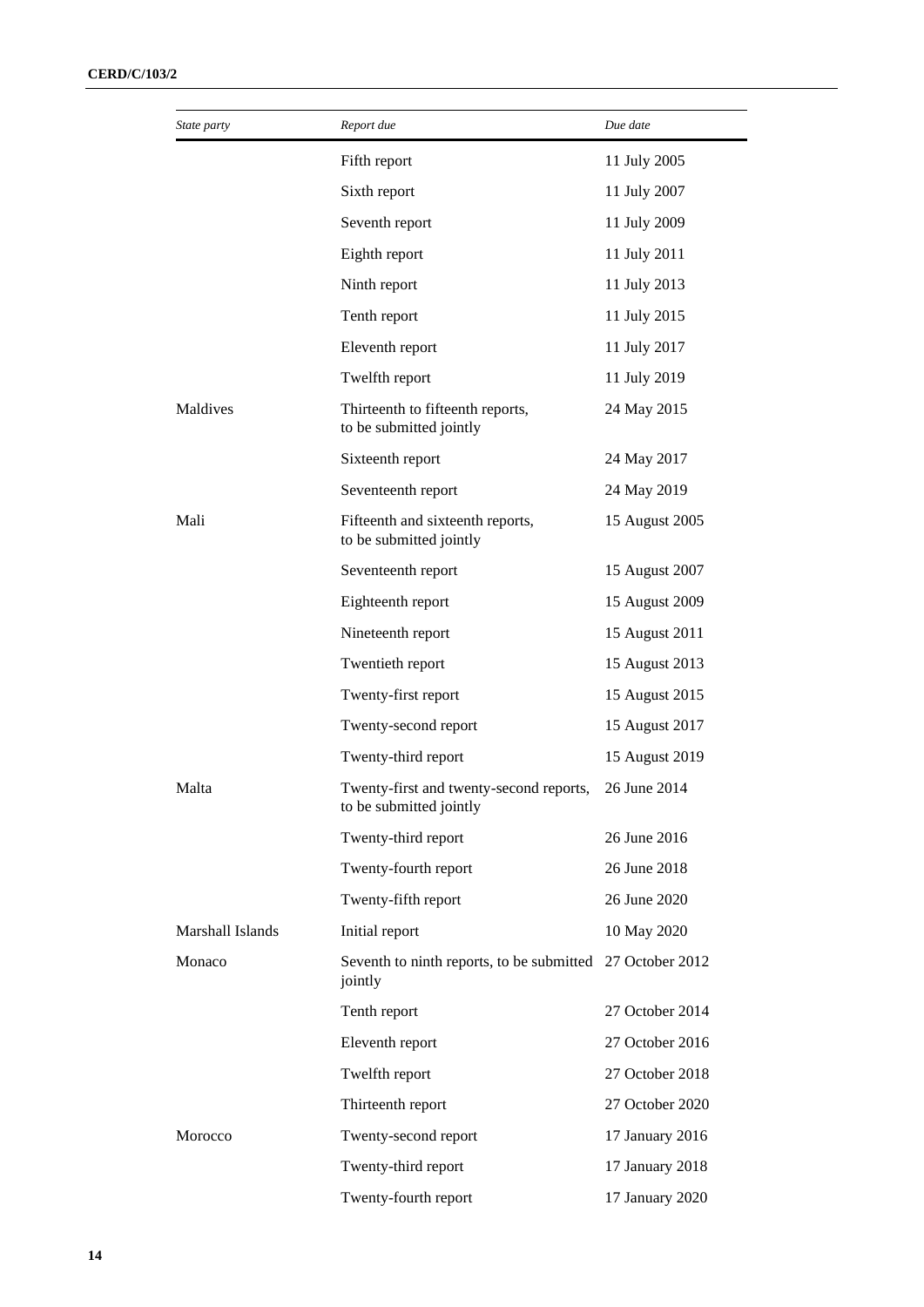| State party      | Report due                                                        | Due date          |
|------------------|-------------------------------------------------------------------|-------------------|
| Mozambique       | Thirteenth and fourteenth reports,<br>to be submitted jointly     | 18 May 2010       |
|                  | Fifteenth report                                                  | 18 May 2012       |
|                  | Sixteenth report                                                  | 18 May 2014       |
|                  | Seventeenth report                                                | 18 May 2016       |
|                  | Eighteenth report                                                 | 18 May 2018       |
|                  | Nineteenth report                                                 | 18 May 2020       |
| Nigeria          | Nineteenth and twentieth reports,<br>to be submitted jointly      | 4 January 2008    |
|                  | Twenty-first report                                               | 4 January 2010    |
|                  | Twenty-second report                                              | 4 January 2012    |
|                  | Twenty-third report                                               | 4 January 2014    |
|                  | Twenty-fourth report                                              | 4 January 2016    |
|                  | Twenty-fifth report                                               | 4 January 2018    |
|                  | Twenty-sixth report                                               | 4 January 2020    |
| North Macedonia  | Eleventh to fourteenth reports,<br>to be submitted jointly        | 17 September 2018 |
|                  | Fifteenth report                                                  | 17 September 2020 |
| Oman             | Sixth to ninth reports, to be submitted<br>jointly                | 2 January 2020    |
| Pakistan         | Twenty-fourth to twenty-sixth reports,<br>to be submitted jointly | 4 January 2020    |
| Panama           | Twenty-first to twenty-third reports,<br>to be submitted jointly  | 4 January 2013    |
|                  | Twenty-fourth report                                              | 4 January 2015    |
|                  | Twenty-fifth report                                               | 4 January 2017    |
|                  | Twenty-sixth report                                               | 4 January 2019    |
|                  | Twenty-seventh report                                             | 4 January 2021    |
| Papua New Guinea | Second report                                                     | 26 February 1985  |
|                  | Third report                                                      | 26 February 1987  |
|                  | Fourth report                                                     | 26 February 1989  |
|                  | Fifth report                                                      | 26 February 1991  |
|                  | Sixth report                                                      | 26 February 1993  |
|                  | Seventh report                                                    | 26 February 1995  |
|                  | Eighth report                                                     | 26 February 1997  |
|                  | Ninth report                                                      | 26 February 1999  |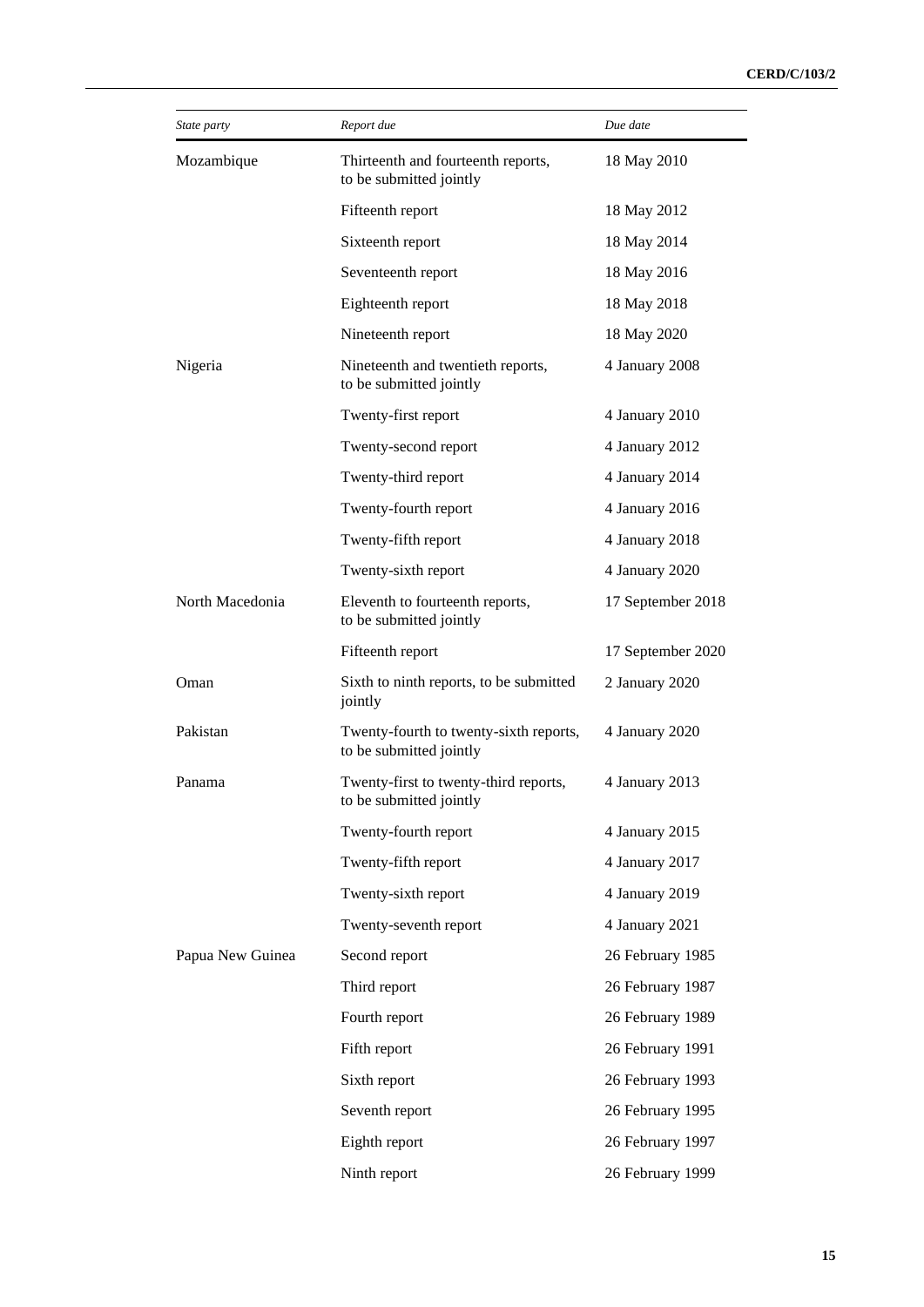| State party           | Report due                                                         | Due date          |
|-----------------------|--------------------------------------------------------------------|-------------------|
|                       | Tenth report                                                       | 26 February 2001  |
|                       | Eleventh report                                                    | 26 February 2003  |
|                       | Twelfth report                                                     | 26 February 2005  |
|                       | Thirteenth report                                                  | 26 February 2007  |
|                       | Fourteenth report                                                  | 26 February 2009  |
|                       | Fifteenth report                                                   | 26 February 2011  |
|                       | Sixteenth report                                                   | 26 February 2013  |
|                       | Seventeenth report                                                 | 26 February 2015  |
|                       | Eighteenth report                                                  | 26 February 2017  |
|                       | Nineteenth report                                                  | 26 February 2019  |
| Paraguay              | Seventh and eighth reports,<br>to be submitted jointly             | 17 September 2018 |
|                       | Ninth report                                                       | 17 September 2020 |
| Philippines           | Twenty-first and twenty-second reports,<br>to be submitted jointly | 4 January 2012    |
|                       | Twenty-third report                                                | 4 January 2014    |
|                       | Twenty-fourth report                                               | 4 January 2016    |
|                       | Twenty-fifth report                                                | 4 January 2018    |
|                       | Twenty-sixth report                                                | 4 January 2020    |
| Romania               | Twenty-third report                                                | 15 October 2015   |
|                       | Twenty-fourth report                                               | 15 October 2017   |
|                       | Twenty-fifth report                                                | 15 October 2019   |
| Rwanda                | Twenty-first and twenty-second reports                             | 16 May 2020       |
| Saint Kitts and Nevis | Initial report                                                     | 12 November 2007  |
|                       | Second report                                                      | 12 November 2009  |
|                       | Third report                                                       | 12 November 2011  |
|                       | Fourth report                                                      | 12 November 2013  |
|                       | Fifth report                                                       | 12 November 2015  |
|                       | Sixth report                                                       | 12 November 2017  |
|                       | Seventh report                                                     | 12 November 2019  |
| Saint Lucia           | Initial report                                                     | 16 March 1991     |
|                       | Second report                                                      | 16 March 1993     |
|                       | Third report                                                       | 16 March 1995     |
|                       | Fourth report                                                      | 16 March 1997     |
|                       | Fifth report                                                       | 16 March 1999     |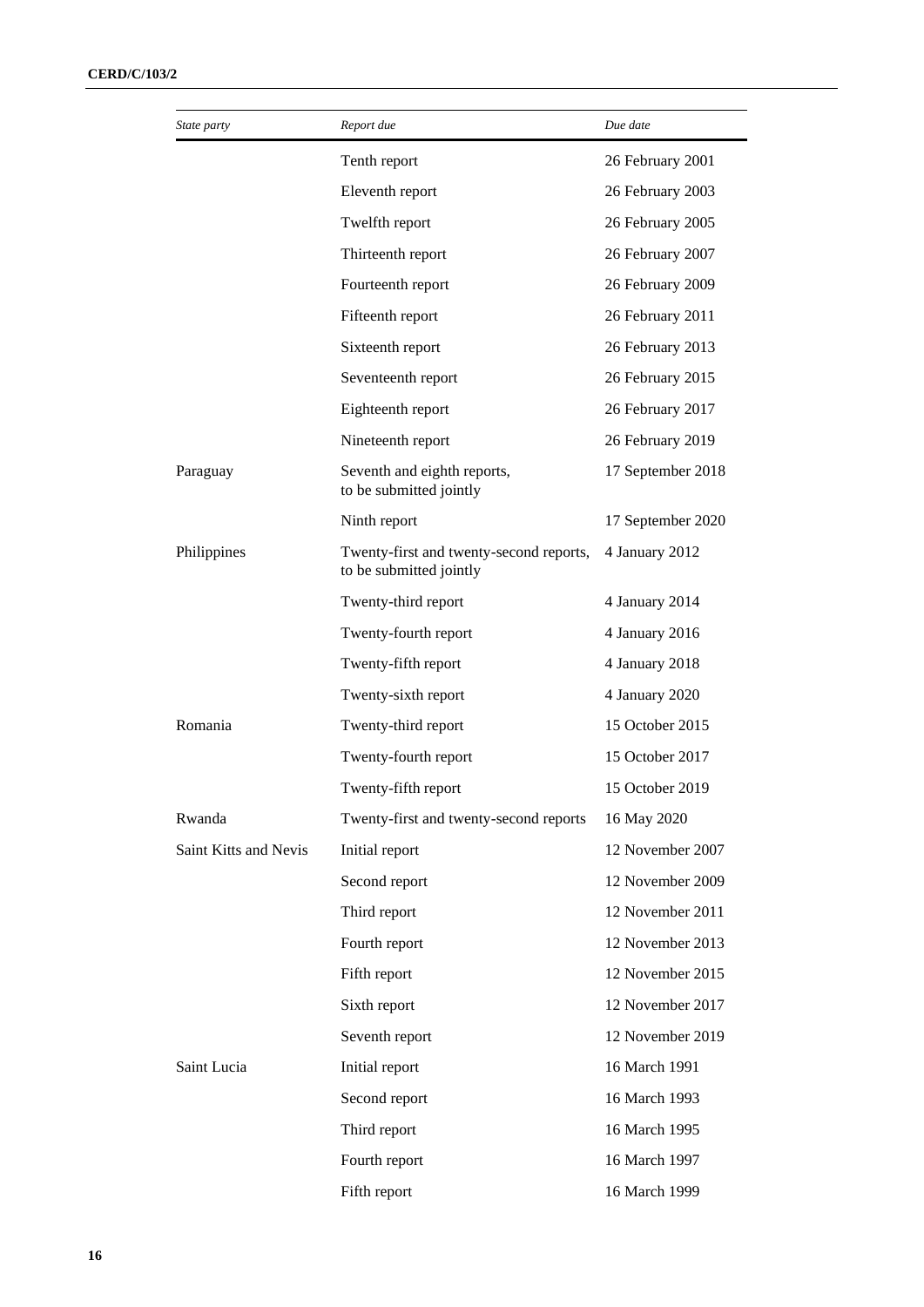| State party                         | Report due                                                 | Due date         |
|-------------------------------------|------------------------------------------------------------|------------------|
|                                     | Sixth report                                               | 16 March 2001    |
|                                     | Seventh report                                             | 16 March 2003    |
|                                     | Eighth report                                              | 16 March 2005    |
|                                     | Ninth report                                               | 16 March 2007    |
|                                     | Tenth report                                               | 16 March 2009    |
|                                     | Eleventh report                                            | 16 March 2011    |
|                                     | Twelfth report                                             | 16 March 2013    |
|                                     | Thirteenth report                                          | 16 March 2015    |
|                                     | Fourteenth report                                          | 16 March 2017    |
|                                     | Fifteenth report                                           | 16 March 2019    |
| Saint Vincent and the<br>Grenadines | Eleventh to thirteenth reports,<br>to be submitted jointly | 9 December 2006  |
|                                     | Fourteenth report                                          | 9 December 2008  |
|                                     | Fifteenth report                                           | 9 December 2010  |
|                                     | Sixteenth report                                           | 9 December 2012  |
|                                     | Seventeenth report                                         | 9 December 2014  |
|                                     | Eighteenth report                                          | 9 December 2016  |
|                                     | Nineteenth report                                          | 9 December 2018  |
|                                     | Twentieth report                                           | 9 December 2020  |
| San Marino                          | Initial report                                             | 11 April 2003    |
|                                     | Second report                                              | 11 April 2005    |
|                                     | Third report                                               | 11 April 2007    |
|                                     | Fourth report                                              | 11 April 2009    |
|                                     | Fifth report                                               | 11 April 2011    |
|                                     | Sixth report                                               | 11 April 2013    |
|                                     | Seventh report                                             | 11 April 2015    |
|                                     | Eighth report                                              | 11 April 2017    |
|                                     | Ninth report                                               | 11 April 2019    |
| Sao Tome and Principe               | Initial report                                             | 10 February 2018 |
|                                     | Second report                                              | 10 February 2020 |
| Saudi Arabia                        | Tenth and eleventh reports, to be<br>submitted jointly     | 22 October 2020  |
| Serbia                              | Sixth to ninth reports,<br>to be submitted jointly         | 27 April 2020    |
| Seychelles                          | Sixth report                                               | 6 April 1989     |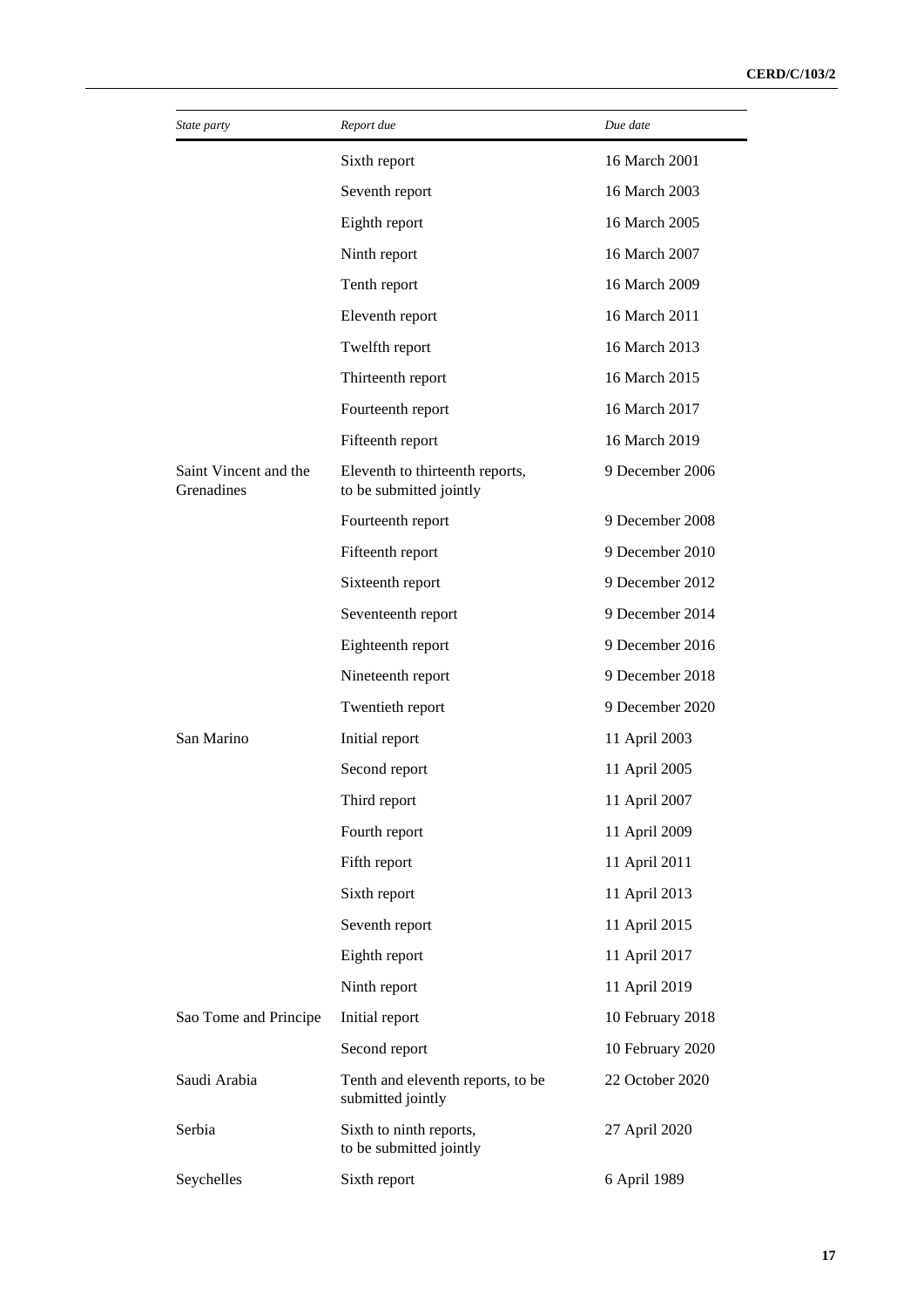| State party  | Report due           | Due date       |
|--------------|----------------------|----------------|
|              | Seventh report       | 6 April 1991   |
|              | Eighth report        | 6 April 1993   |
|              | Ninth report         | 6 April 1995   |
|              | Tenth report         | 6 April 1997   |
|              | Eleventh report      | 6 April 1999   |
|              | Twelfth report       | 6 April 2001   |
|              | Thirteenth report    | 6 April 2003   |
|              | Fourteenth report    | 6 April 2005   |
|              | Fifteenth report     | 6 April 2007   |
|              | Sixteenth report     | 6 April 2009   |
|              | Seventeenth report   | 6 April 2011   |
|              | Eighteenth report    | 6 April 2013   |
|              | Nineteenth report    | 6 April 2015   |
|              | Twentieth report     | 6 April 2017   |
|              | Twenty-first report  | 6 April 2019   |
| Sierra Leone | Supplementary report | 31 March 1975  |
|              | Fourth report        | 4 January 1976 |
|              | Fifth report         | 4 January 1978 |
|              | Sixth report         | 4 January 1980 |
|              | Seventh report       | 4 January 1982 |
|              | Eighth report        | 4 January 1984 |
|              | Ninth report         | 4 January 1986 |
|              | Tenth report         | 4 January 1988 |
|              | Eleventh report      | 4 January 1990 |
|              | Twelfth report       | 4 January 1992 |
|              | Thirteenth report    | 4 January 1994 |
|              | Fourteenth report    | 4 January 1996 |
|              | Fifteenth report     | 4 January 1998 |
|              | Sixteenth report     | 4 January 2000 |
|              | Seventeenth report   | 4 January 2002 |
|              | Eighteenth report    | 4 January 2004 |
|              | Nineteenth report    | 4 January 2006 |
|              | Twentieth report     | 4 January 2008 |
|              | Twenty-first report  | 4 January 2010 |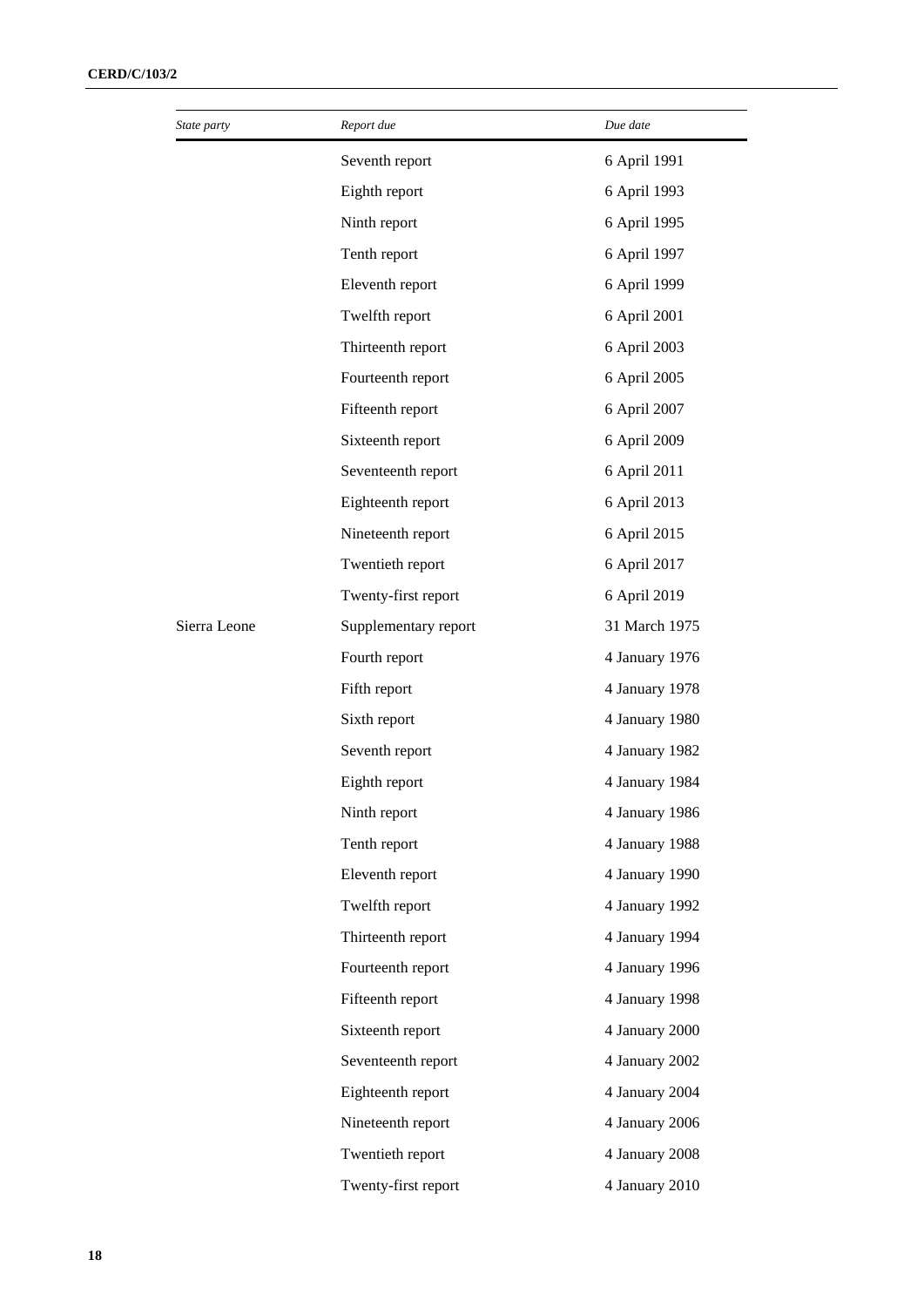| State party     | Report due                                                | Due date          |
|-----------------|-----------------------------------------------------------|-------------------|
|                 | Twenty-second report                                      | 4 January 2012    |
|                 | Twenty-third report                                       | 4 January 2014    |
|                 | Twenty-fourth report                                      | 4 January 2016    |
|                 | Twenty-fifth report                                       | 4 January 2018    |
|                 | Twenty-sixth report                                       | 4 January 2020    |
| Slovenia        | Twelfth to fourteenth reports,<br>to be submitted jointly | 6 July 2019       |
| Solomon Islands | Second report                                             | 16 April 1985     |
|                 | Third report                                              | 16 April 1987     |
|                 | Fourth report                                             | 16 April 1989     |
|                 | Fifth report                                              | 16 April 1991     |
|                 | Sixth report                                              | 16 April 1993     |
|                 | Seventh report                                            | 16 April 1995     |
|                 | Eighth report                                             | 16 April 1997     |
|                 | Ninth report                                              | 16 April 1999     |
|                 | Tenth report                                              | 16 April 2001     |
|                 | Eleventh report                                           | 16 April 2003     |
|                 | Twelfth report                                            | 16 April 2005     |
|                 | Thirteenth report                                         | 16 April 2007     |
|                 | Fourteenth report                                         | 16 April 2009     |
|                 | Fifteenth report                                          | 16 April 2011     |
|                 | Sixteenth report                                          | 16 April 2013     |
|                 | Seventeenth report                                        | 16 April 2015     |
|                 | Eighteenth report                                         | 16 April 2017     |
|                 | Nineteenth report                                         | 16 April 2019     |
| Somalia         | Fifth report                                              | 25 September 1984 |
|                 | Sixth report                                              | 25 September 1986 |
|                 | Seventh report                                            | 25 September 1988 |
|                 | Eighth report                                             | 25 September 1990 |
|                 | Ninth report                                              | 25 September 1992 |
|                 | Tenth report                                              | 25 September 1994 |
|                 | Eleventh report                                           | 25 September 1996 |
|                 | Twelfth report                                            | 25 September 1998 |
|                 | Thirteenth report                                         | 25 September 2000 |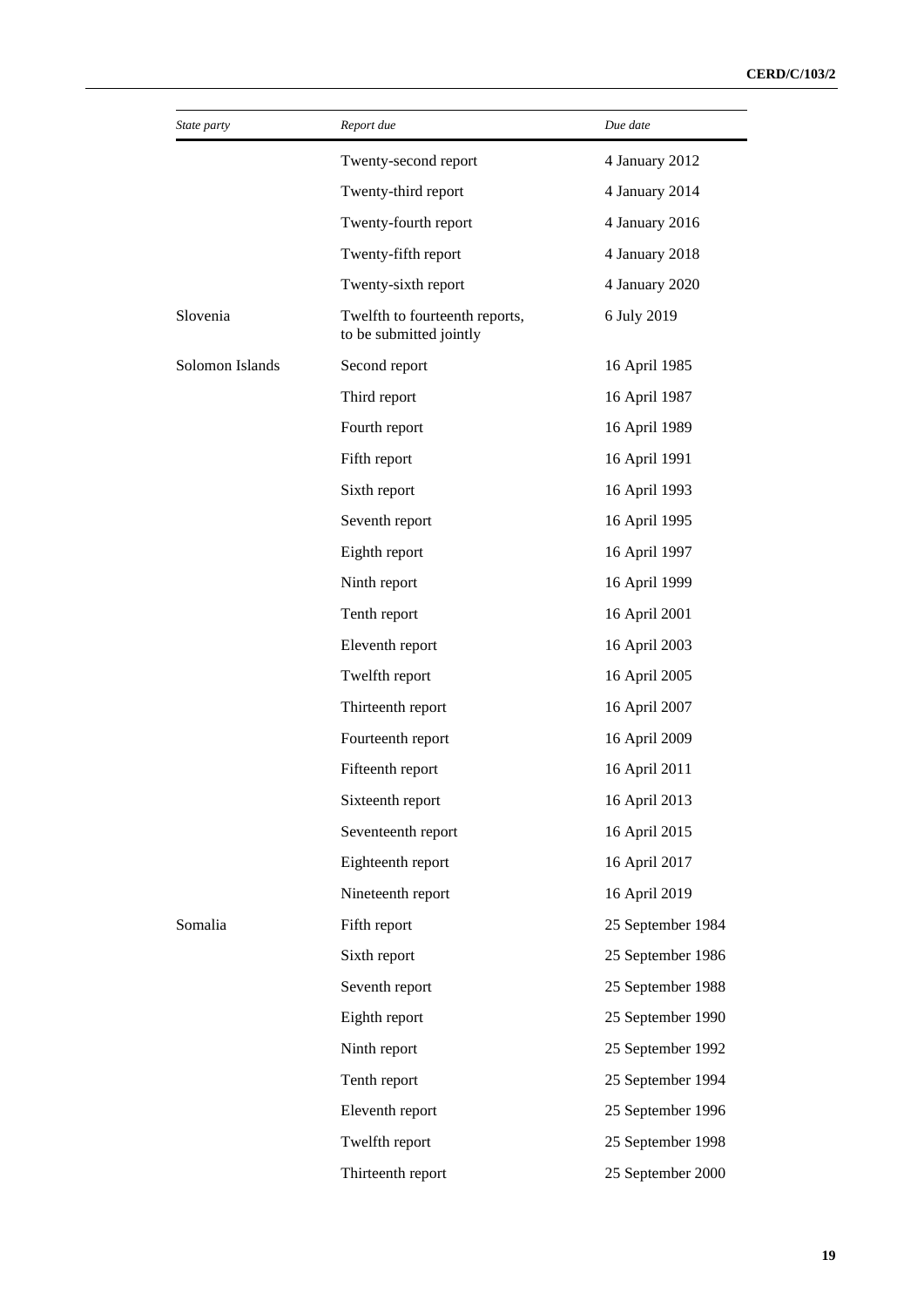| State party          | Report due                                                    | Due date          |
|----------------------|---------------------------------------------------------------|-------------------|
|                      | Fourteenth report                                             | 25 September 2002 |
|                      | Fifteenth report                                              | 25 September 2004 |
|                      | Sixteenth report                                              | 25 September 2006 |
|                      | Seventeenth report                                            | 25 September 2008 |
|                      | Eighteenth report                                             | 25 September 2010 |
|                      | Nineteenth report                                             | 25 September 2012 |
|                      | Twentieth report                                              | 25 September 2014 |
|                      | Twenty-first report                                           | 25 September 2016 |
|                      | Twenty-second report                                          | 25 September 2018 |
|                      | Twenty-third report                                           | 25 September 2020 |
| South Africa         | Ninth to eleventh reports,<br>to be submitted jointly         | 9 June 2020       |
| Sri Lanka            | Eighteenth and nineteenth reports,<br>to be submitted jointly | 20 March 2019     |
| Sudan                | Seventeenth to nineteenth reports,<br>to be submitted jointly | 10 April 2019     |
| Syrian Arab Republic | Sixteenth report                                              | 21 May 2000       |
|                      | Seventeenth report                                            | 21 May 2002       |
|                      | Eighteenth report                                             | 21 May 2004       |
|                      | Nineteenth report                                             | 21 May 2006       |
|                      | Twentieth report                                              | 21 May 2008       |
|                      | Twenty-first report                                           | 21 May 2010       |
|                      | Twenty-second report                                          | 21 May 2012       |
|                      | Twenty-third report                                           | 21 May 2014       |
|                      | Twenty-fourth report                                          | 21 May 2016       |
|                      | Twenty-fifth report                                           | 21 May 2018       |
|                      | Twenty-sixth report                                           | 21 May 2020       |
| Timor-Leste          | Initial report                                                | 16 April 2004     |
|                      | Second report                                                 | 16 April 2006     |
|                      | Third report                                                  | 16 April 2008     |
|                      | Fourth report                                                 | 16 April 2010     |
|                      | Fifth report                                                  | 16 April 2012     |
|                      | Sixth report                                                  | 16 April 2014     |
|                      | Seventh report                                                | 16 April 2016     |
|                      | Eighth report                                                 | 16 April 2018     |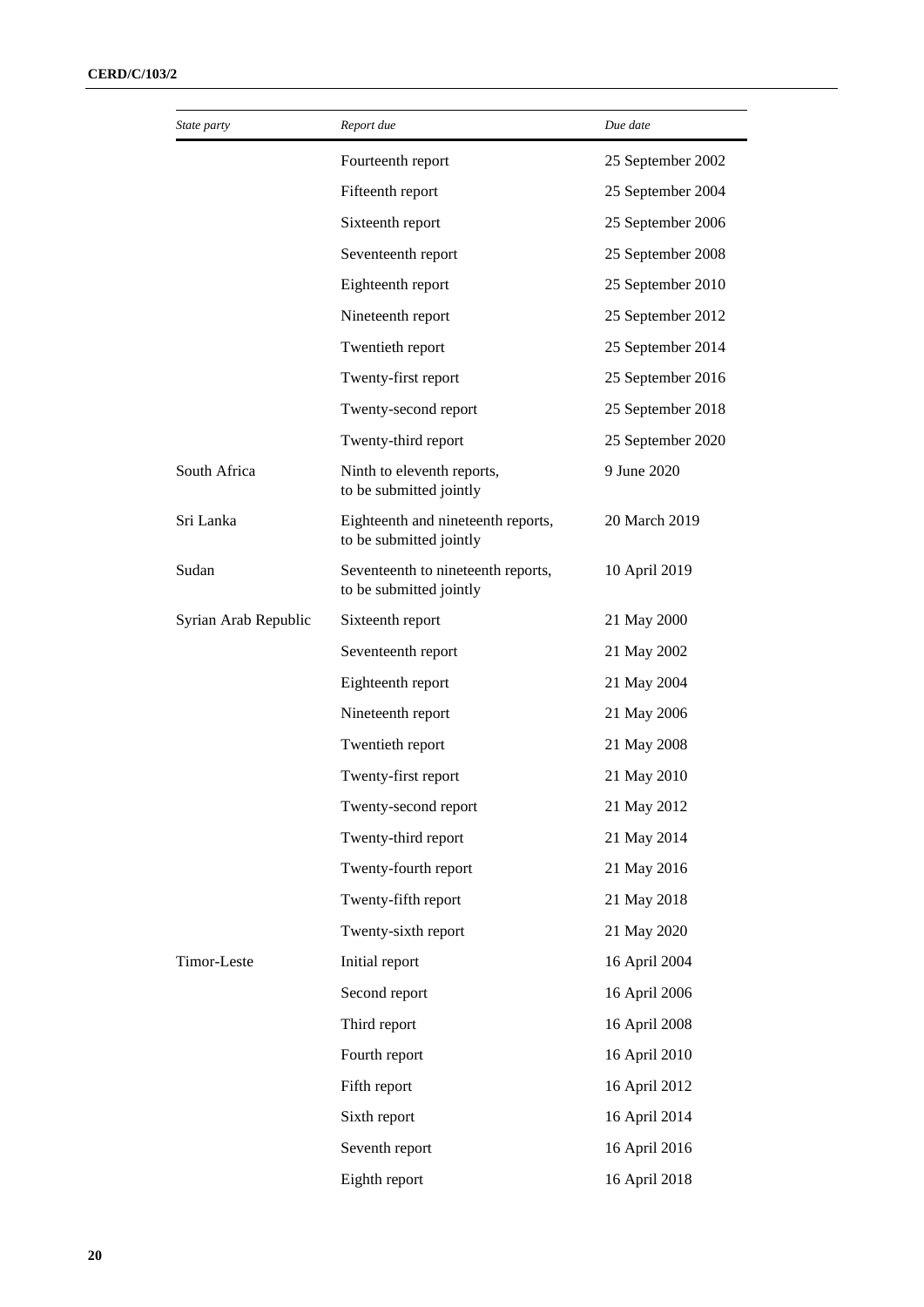| State party         | Report due                                                     | Due date         |
|---------------------|----------------------------------------------------------------|------------------|
|                     | Ninth report                                                   | 16 April 2020    |
| Tonga               | Fifteenth report                                               | 17 March 2001    |
|                     | Sixteenth report                                               | 17 March 2003    |
|                     | Seventeenth report                                             | 17 March 2005    |
|                     | Eighteenth report                                              | 17 March 2007    |
|                     | Nineteenth report                                              | 17 March 2009    |
|                     | Twentieth report                                               | 17 March 2011    |
|                     | Twenty-first report                                            | 17 March 2013    |
|                     | Twenty-second report                                           | 17 March 2015    |
|                     | Twenty-third report                                            | 17 March 2017    |
|                     | Twenty-fourth report                                           | 17 March 2019    |
| Trinidad and Tobago | Fifteenth and sixteenth reports,<br>to be submitted jointly    | 3 November 2004  |
|                     | Seventeenth report                                             | 3 November 2006  |
|                     | Eighteenth report                                              | 3 November 2008  |
|                     | Nineteenth report                                              | 3 November 2010  |
|                     | Twentieth report                                               | 3 November 2012  |
|                     | Twenty-first report                                            | 3 November 2014  |
|                     | Twenty-second report                                           | 3 November 2016  |
|                     | Twenty-third report                                            | 3 November 2018  |
|                     | Twenty-fourth report                                           | 3 November 2020  |
| Tunisia             | Twentieth to twenty-second reports,<br>to be submitted jointly | 4 January 2012   |
|                     | Twenty-third report                                            | 4 January 2014   |
|                     | Twenty-fourth report                                           | 4 January 2016   |
|                     | Twenty-fifth report                                            | 4 January 2018   |
|                     | Twenty-sixth report                                            | 4 January 2020   |
| Turkey              | Seventh to ninth reports, to be<br>submitted jointly           | 15 October 2019  |
| Uganda              | Eleventh to thirteenth reports,<br>to be submitted jointly     | 21 December 2005 |
|                     | Fourteenth report                                              | 21 December 2007 |
|                     | Fifteenth report                                               | 21 December 2009 |
|                     | Sixteenth report                                               | 21 December 2011 |
|                     | Seventeenth report                                             | 21 December 2013 |
|                     | Eighteenth report                                              | 21 December 2015 |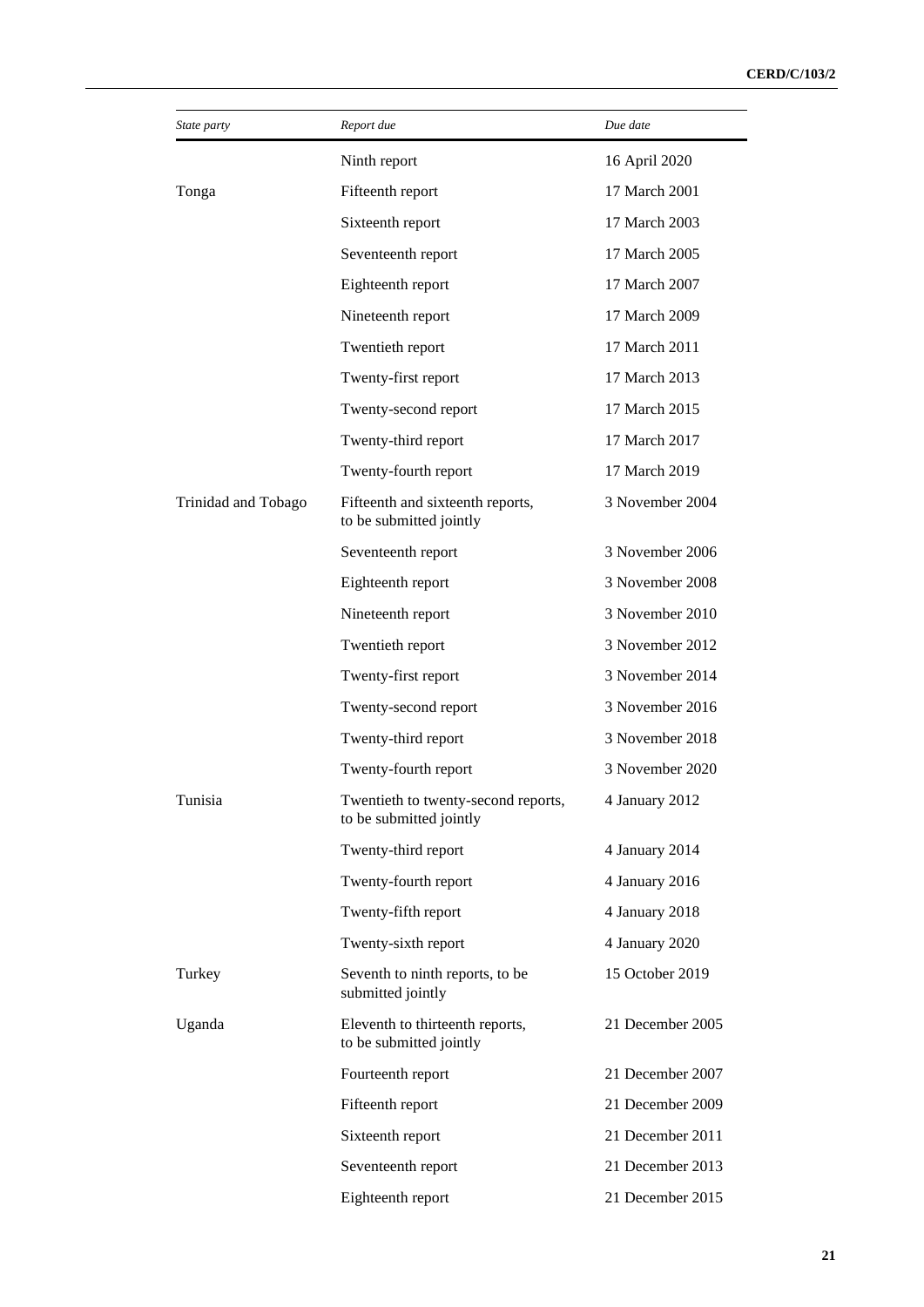| State party                                                | Report due                                                         | Due date         |
|------------------------------------------------------------|--------------------------------------------------------------------|------------------|
|                                                            | Nineteenth report                                                  | 21 December 2017 |
|                                                            | Twentieth report                                                   | 21 December 2019 |
| Ukraine                                                    | Twenty-fourth to twenty-sixth<br>reports, to be submitted jointly  | 6 April 2020     |
| United Kingdom of<br>Great Britain and<br>Northern Ireland | Twenty-fourth to twenty-sixth<br>reports, to be submitted jointly  | 6 April 2020     |
| United Republic of<br>Tanzania                             | Seventeenth and eighteenth reports,<br>to be submitted jointly     | 26 November 2007 |
|                                                            | Nineteenth report                                                  | 26 November 2009 |
|                                                            | Twentieth report                                                   | 26 November 2011 |
|                                                            | Twenty-first report                                                | 26 November 2013 |
|                                                            | Twenty-second report                                               | 26 November 2015 |
|                                                            | Twenty-third report                                                | 26 November 2017 |
|                                                            | Twenty-fourth report                                               | 26 November 2019 |
| United States of<br>America                                | Tenth to twelfth reports,<br>to be submitted jointly               | 20 November 2017 |
|                                                            | Thirteenth report                                                  | 20 November 2019 |
| Venezuela (Bolivarian<br>Republic of)                      | Twenty-second to twenty-fourth reports,<br>to be submitted jointly | 4 January 2016   |
|                                                            | Twenty-fifth report                                                | 4 January 2018   |
|                                                            | Twenty-sixth report                                                | 4 January 2020   |
| Viet Nam                                                   | Eighteenth report                                                  | 9 July 2017      |
|                                                            | Nineteenth report                                                  | 9 July 2019      |
| Yemen                                                      | Nineteenth and twentieth reports,<br>to be submitted jointly       | 17 November 2013 |
|                                                            | Twenty-first report                                                | 17 November 2015 |
|                                                            | Twenty-second report                                               | 17 November 2017 |
|                                                            | Twenty-third report                                                | 17 November 2019 |
| Zimbabwe                                                   | Fifth report                                                       | 12 June 2000     |
|                                                            | Sixth report                                                       | 12 June 2002     |
|                                                            | Seventh report                                                     | 12 June 2004     |
|                                                            | Eighth report                                                      | 12 June 2006     |
|                                                            | Ninth report                                                       | 12 June 2008     |
|                                                            | Tenth report                                                       | 12 June 2010     |
|                                                            | Eleventh report                                                    | 12 June 2012     |
|                                                            | Twelfth report                                                     | 12 June 2014     |